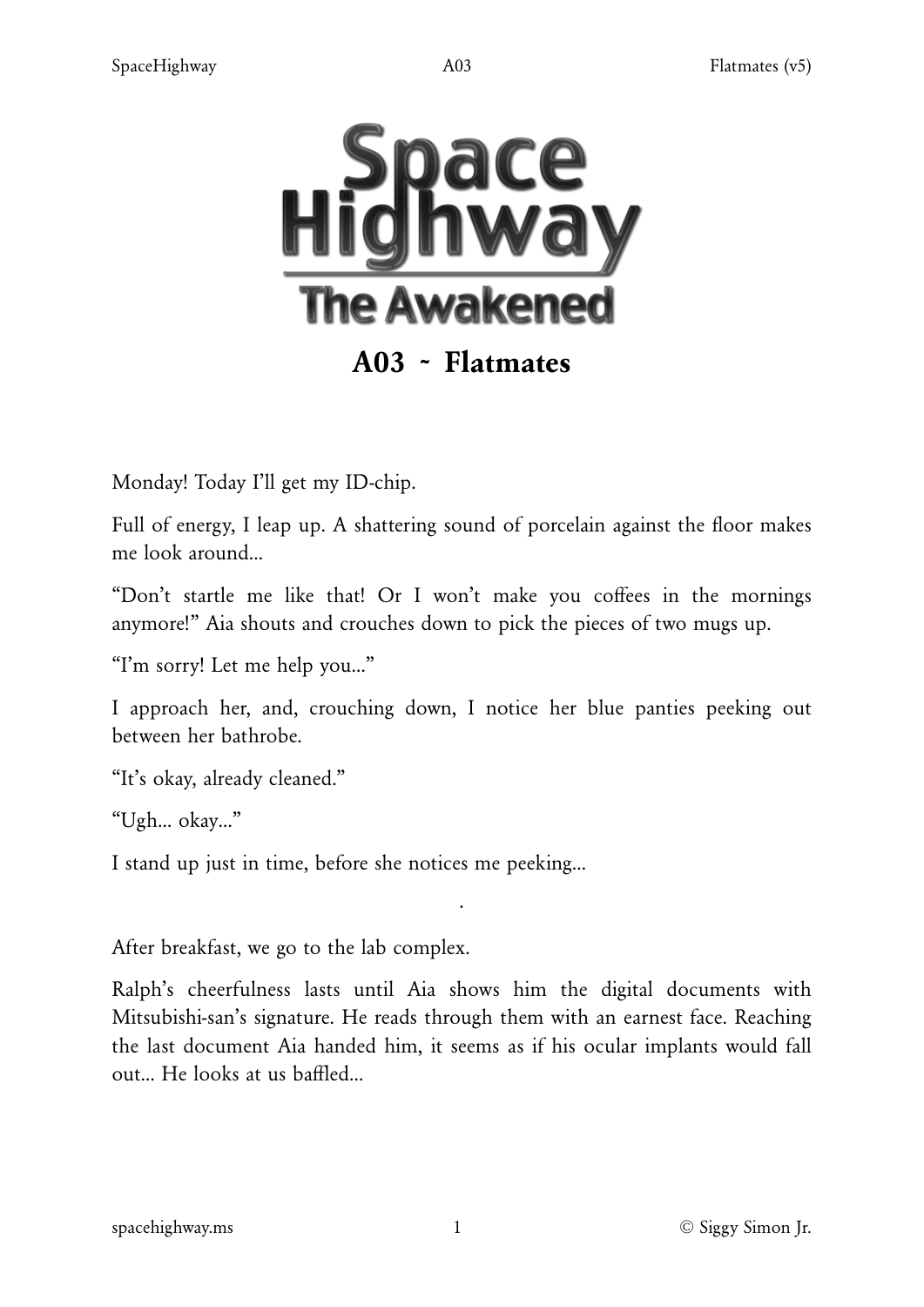"That's right. Ralph. Kira has an assigned job, and I leave the lab-job. Now, if you are so kind, please sign Kira's authorization and my resignation," Aia says grinning.

With visible mixed feelings, Ralph signs the documents with his fingerprint.

After saying goodbye, we go one floor down. In one *o*ffi*ce*, which looks more like a lab to me, a surgeon implants a nano-chip into my left wrist, it doesn't even hurt, and loads it with my data.

"Do you have a cash card you wish to transfer?" he asks, and I hand him the potdata-card I got from the ISTM's simulator. "Wow!" He almost jumps up. "Recently awakened and already rich! One moment, please… Okay, done. Now you have your cash transferred to your subcutaneous chip. I recommend you to open a bank account. If you lose your left arm, you'll also lose this money."

I blink thrice.

"Ehh~ Thanks… I haven't planned to get rid of it on the long run…"

"Very well. Last question, your address? It's for social security, tax office, and company."

Doubtfully, I look at Aia. I don't have a place…

"Ah~ Yeah… We live together, you can copy the address from my chip," she says. "And, by the way, copy the key to the apartment as well."

"Okay. In that case, sign here…"

The surgeon hands her a small tablet-like gadget, and she signs the authorization with her fingerprint.

"Aia, are you sure?" I ask her baffled.

"*Hm.*" She nods. "You don't have a place anyway, nor the money for the rent. And it doesn't bother me having you in for a while." The surgeon looks at us puzzled. "This money," she says pointing at my recently implanted ID-chip, "is for your Falcon, isn't it?"

"Uhh~ Yeah… But—"

"No buts. For now, you stay at my place."

I sigh in defeat. "If you insist…"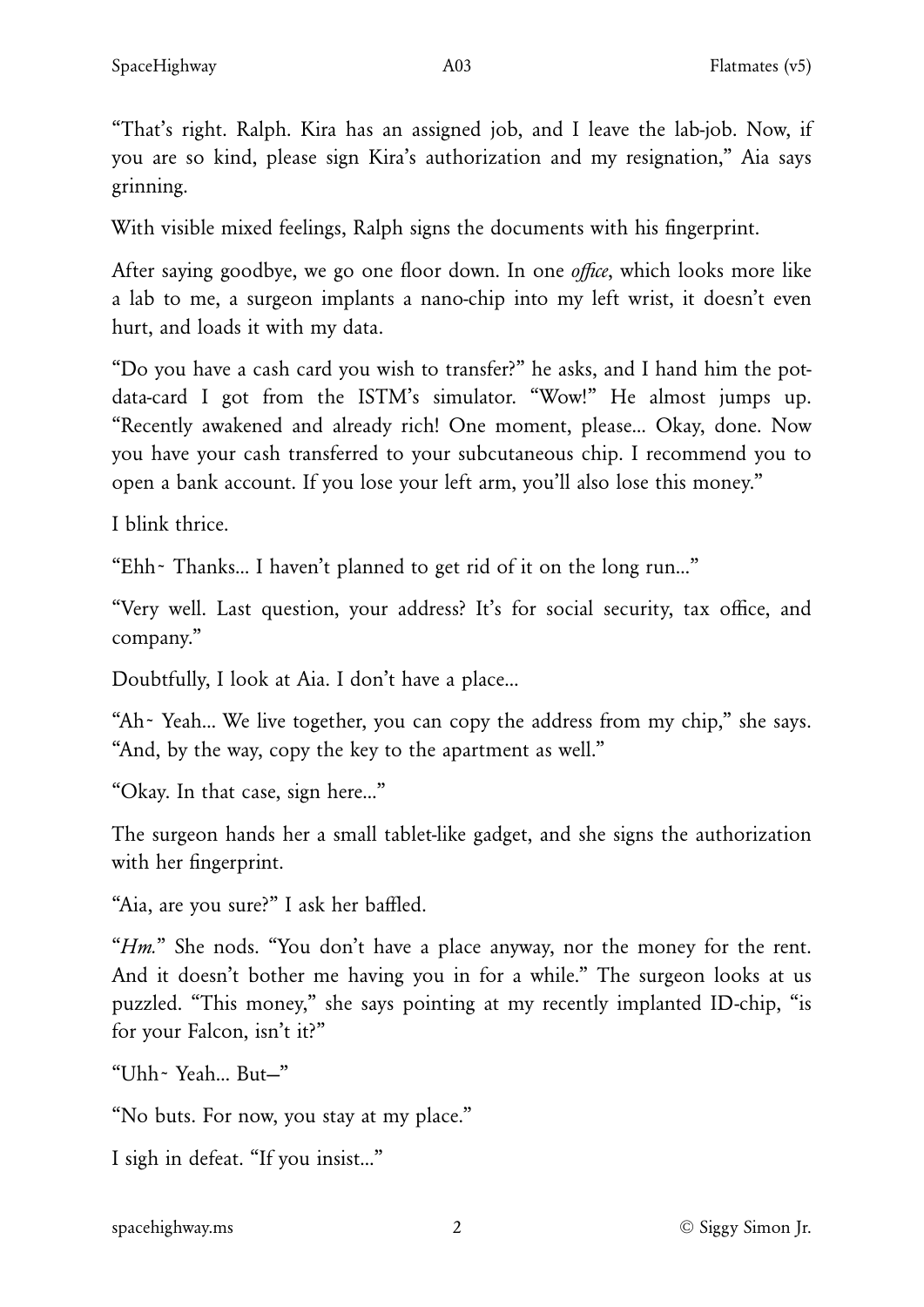But, honestly, right now I am relieved that I don't have to look for a place to stay. And once I get my truck, I'll simply live in it, no big deal.

Quite happy with my conclusion, I add, "Thanks, Aia."

"*Fufu*~" she giggles and hums happily in affirmation, "*Hm*~"

We flit out of the lab-complex on her bike. What the hell is this woman thinking?

·

We have lunch at a restaurant with an impressive view. All New Angeles lies at our feet, no wonder it's called *Sky Pod*. And the food is quite delicious.

·

"So this is the New American food… tastes great!"

"I'm glad you like it." She smiles. "Your dish is a specialty of this restaurant, its ingredients come from various galaxies. Nowadays, most Gaian ingredients are only used in the Old-Style dishes."

We finish the lunch with a dessert from a galaxy far, far away, its name seems unpronounceable… I only know it's absolutely delicious…

"What's the plan now? I mean all the stuff I have to prepare for…"

"Hmm~ We should buy the piloting theory book you have to study. We know that the practical part won't be an issue for you. Later on, we'll visit Kim and Kite, to see how they're doing on your Falcon, but it will surely take them some days more… Especially, if you want to add some of your stuff from the twentyfirst century."

"Yeah, you're right. I still have to go to the museum to get them."

"What do you want to get?" Aia asks intrigued.

"You'll see, antiquities," I laugh.

Aia pouts briefly, but her smile comes back while she keeps on eating her delicious dessert.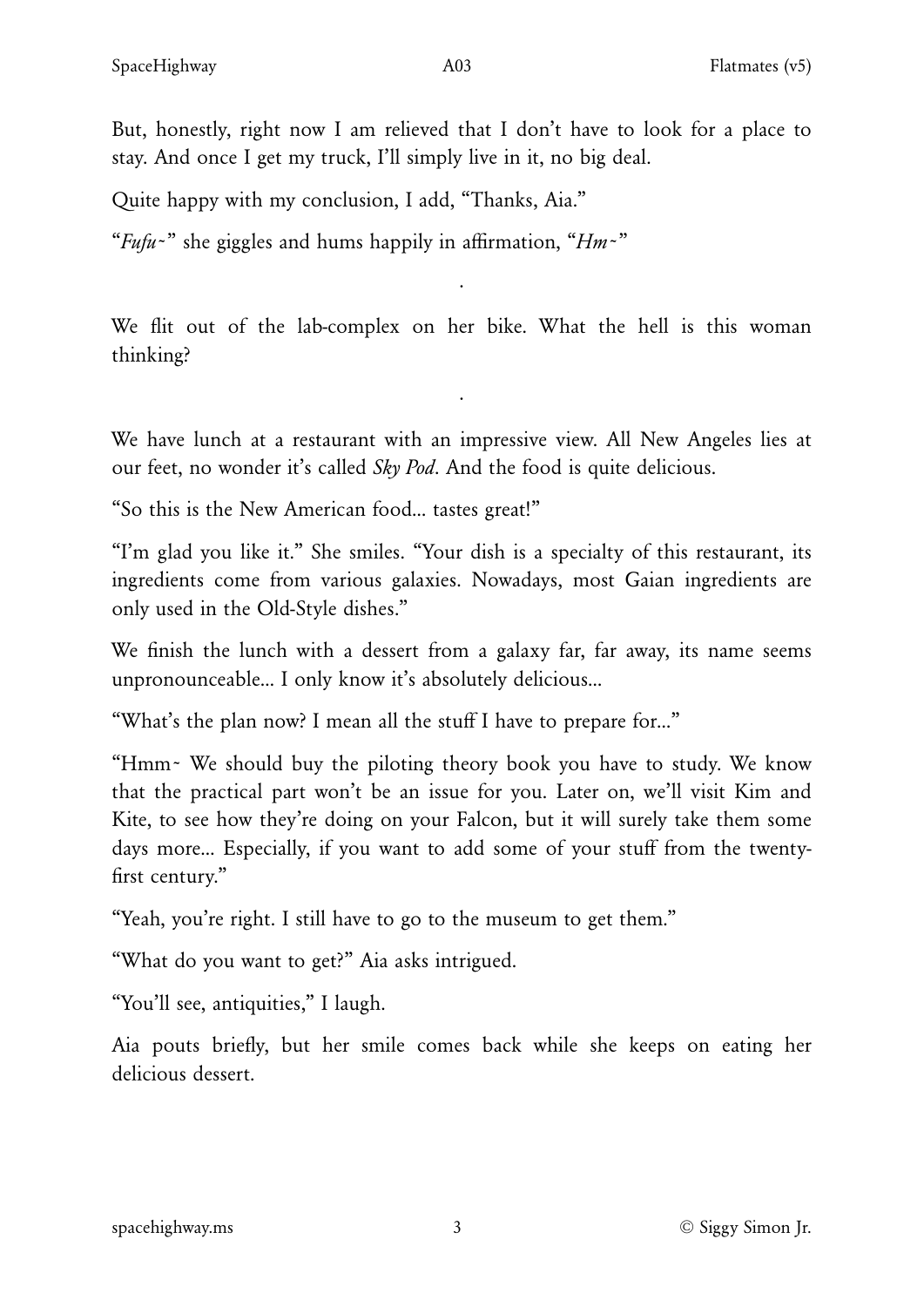In the afternoon, we buy a DigiBook for me in a small *bookstore*. It's a gadget to read digital books and is foldable from a standard paper-sheet size to a credit-card size, a credit card from my times…

·

Aia shows me how to buy and download the digital piloting theory book from the device. Impressive… I've seen eBook-readers before, but this…

·

Later on, we confirm that Kim and Kite will need several days more to finish my truck. That's okay. I like their progress… it begins to have the feel of being my Falcon.

Kite chats with me about the colors she's planning to use on the graffiti and asks for my approval.

"Okay, just perfect. Great work, girls," I laugh.

Aia and I leave pleased with the results.

«Do you like a coffee?» asks Aia through the comm-system of the helmets.

«Yeah, where are we going? To the MaryQueens?»

«No… let's go to a quieter place. They won't leave us in peace, at least not until you're settled in. We're going to a cafeteria nearby.»

·

Aia hits the gas, and we dart away towards our destination.

"It's not a big deal, perhaps a bit snobby, but they prepare an exquisite coffee. Let's go."

·

We get inside. Well, the interior design isn't really my taste… It reminds me of some of the *classic* cafés from the twenty-first century. And it's true, about being snobby, only humans wearing formal attire are in here… Most of them turn their heads as we walk towards the barista behind the counter, their faces show absolute disdain at our presence.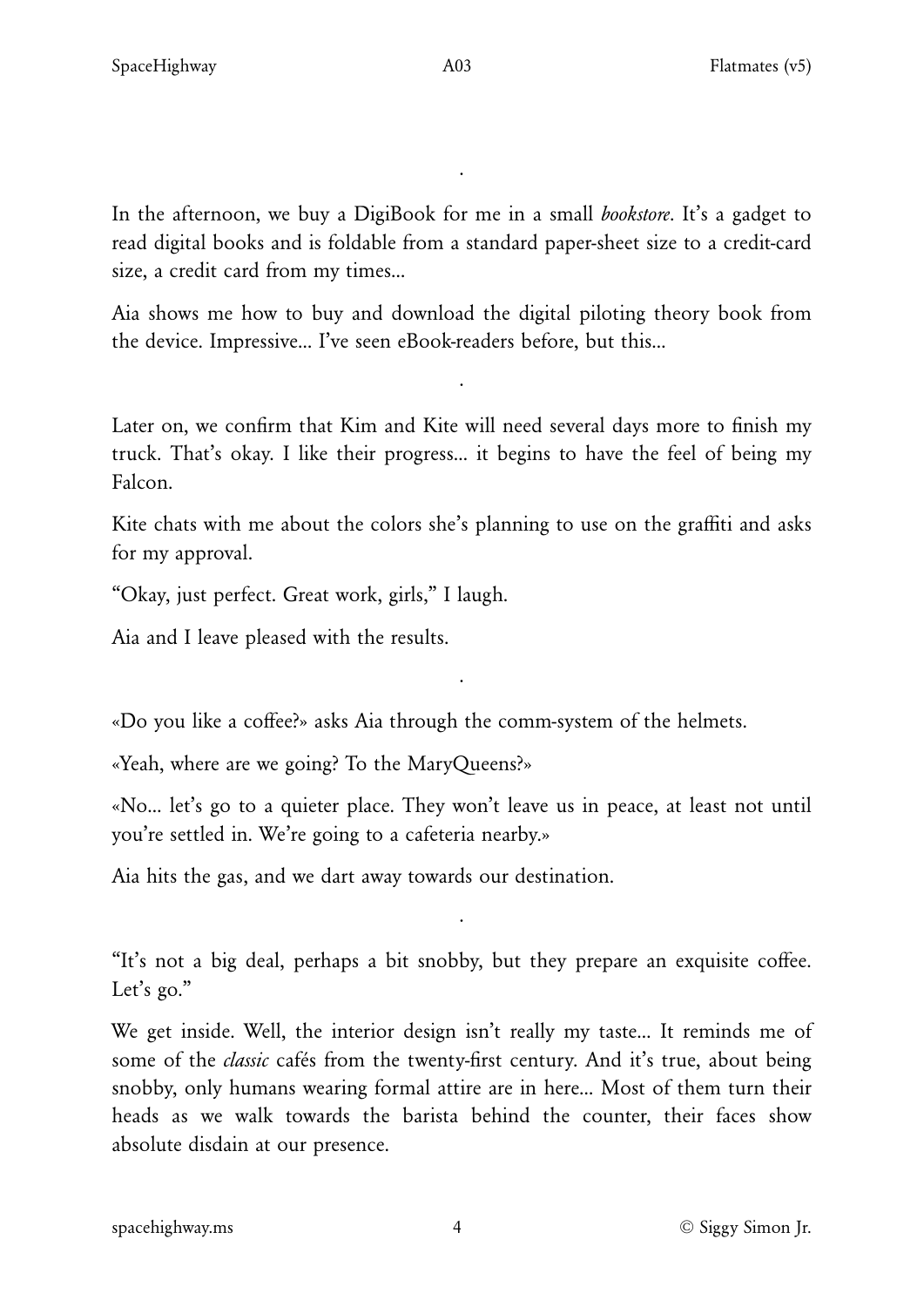"Just ignore them, they think they are the best, in who-knows-what," tell Aia ignoring them. Reaching the counter, Aia greets the barista, "How do you do John? Is business good?"

"Hello, Aia. It truly is," the barista greets back. "Who is the lad accompanying you? Your boyfriend?"

"No, no… He's my flatmate and coworker, Kira."

"Pleased to meet you, sir." He nods and smiles.

"Likewise," I greet him.

"Please prepare two cups of your best coffee, John," Aia says with a cute smile on her lips.

"Right away, please take a seat," he confirms with a nod.

"Thank you," Aia giggles.

This barista has an incredible resemblance with John Lennon in his later years. Could he be a descendant? We take a seat on the barstools at the counter.

John prepares our coffees with utmost care. First, he selects the grains by hand, then he crushes them in a grinder and fills the powder into a curiously designed glass coffee-brewer. He switches a burner underneath the brewer on, and the coffee slowly begins to boil. After some time, the fresh coffee dribbles through glass-tubes into our two cups.

"I hope you enjoy it," he says serving us the two delicate porcelain cups.

We thank, and I take a sip from the hot steamy brew…

"*Oishiii!*" I cry out. "It's absolutely delicious. The best coffee I've had in centuries! The best, without a doubt…"

"I am flattered by your liking, sir." John bows pleased.

"Truly, Kira…" giggles Aia. "You can't take the expression *in centuries* light anymore. It's literal… more than a thousand years…"

Our laughers resound inside the coffee-shop, and the rest of the clients look at us annoyed.

"What do you mean?" asks John intrigued.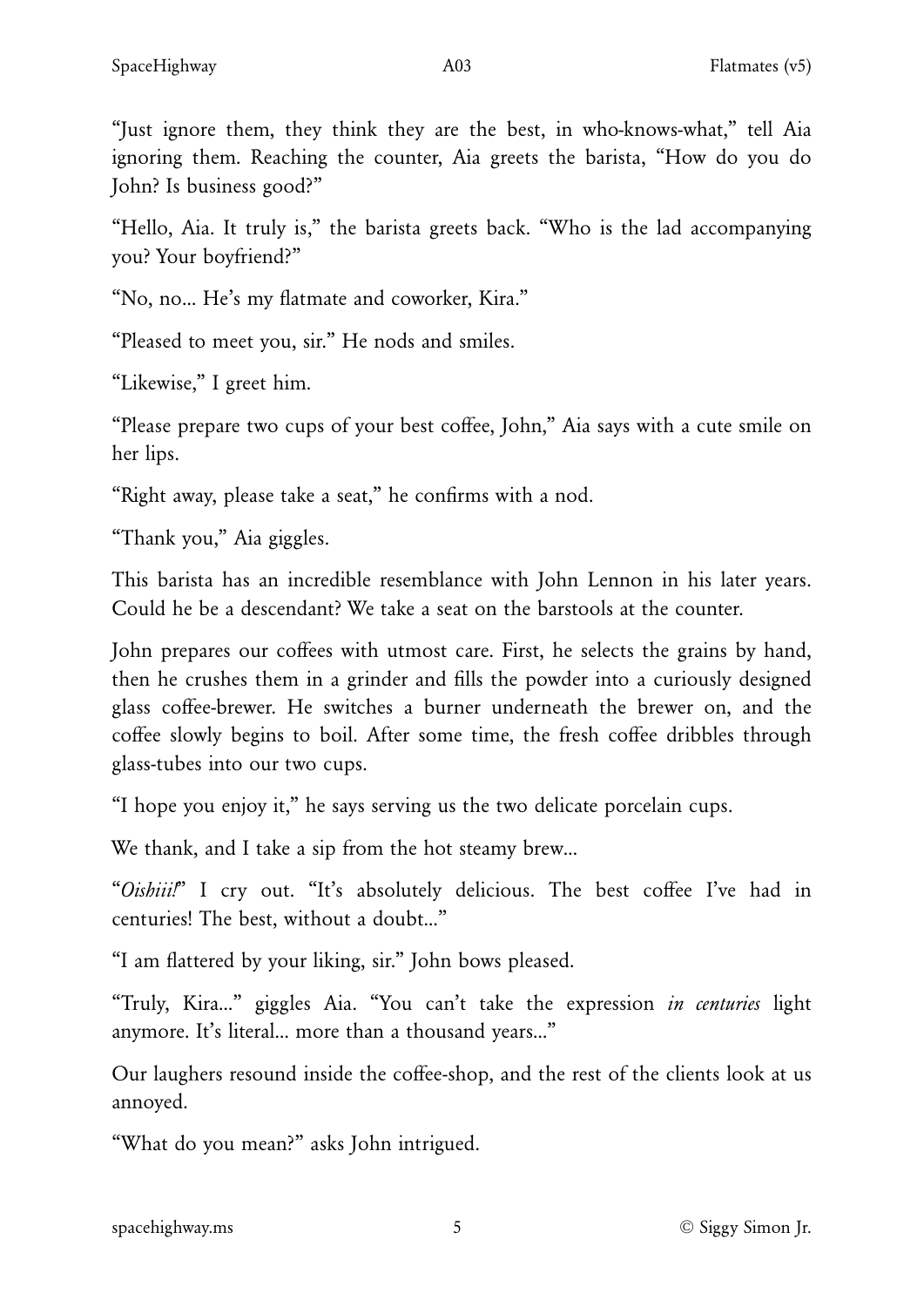Aia tells him briefly my story.

Finally, he also laughs.

"In that case, I am delighted you had your best coffee in a thousand years here…" he adds.

·

After a pleasant chat with John and enjoying his delicious coffee, we flit towards Aia's apartment. There, we get some backpacks and sacks, and *fly* to the museum in her *car*.

"What do we do? Go directly to the director?" asks Aia stepping into the vast building.

"No, Aia. If possible, I'd like to wander through the museum a bit. Even if it seems boring, I'd love to have a brief overview of what I've missed…"

·

"Okay, I'll guide you," she smiles.

Three hours pass swiftly by while I'm getting an update… Too much to see… I'll need more time to absorb that much information. We only are able to watch a highly condensed history animation and snippets of info... A thousand years is a lot of time. At least, I get an idea… Two world wars, if I understood it right, alien contact, the expansion into space… too much happened… I have to come here again, with way more time to spare…

"Come in, come in…" The museum's director receives us happily. "Welcome, miss Asdiekx, mister Matsumoto. I suppose you came to retrieve the objects you mentioned the other day?"

·

"Yes…" I nod.

"Okay, I will accompany you."

We reach the place where my old Falcon rests. It's still beautiful. I climb up and open the door to the cab… Hmm… the lock was forced… I hope there is still some of my stuff inside…

·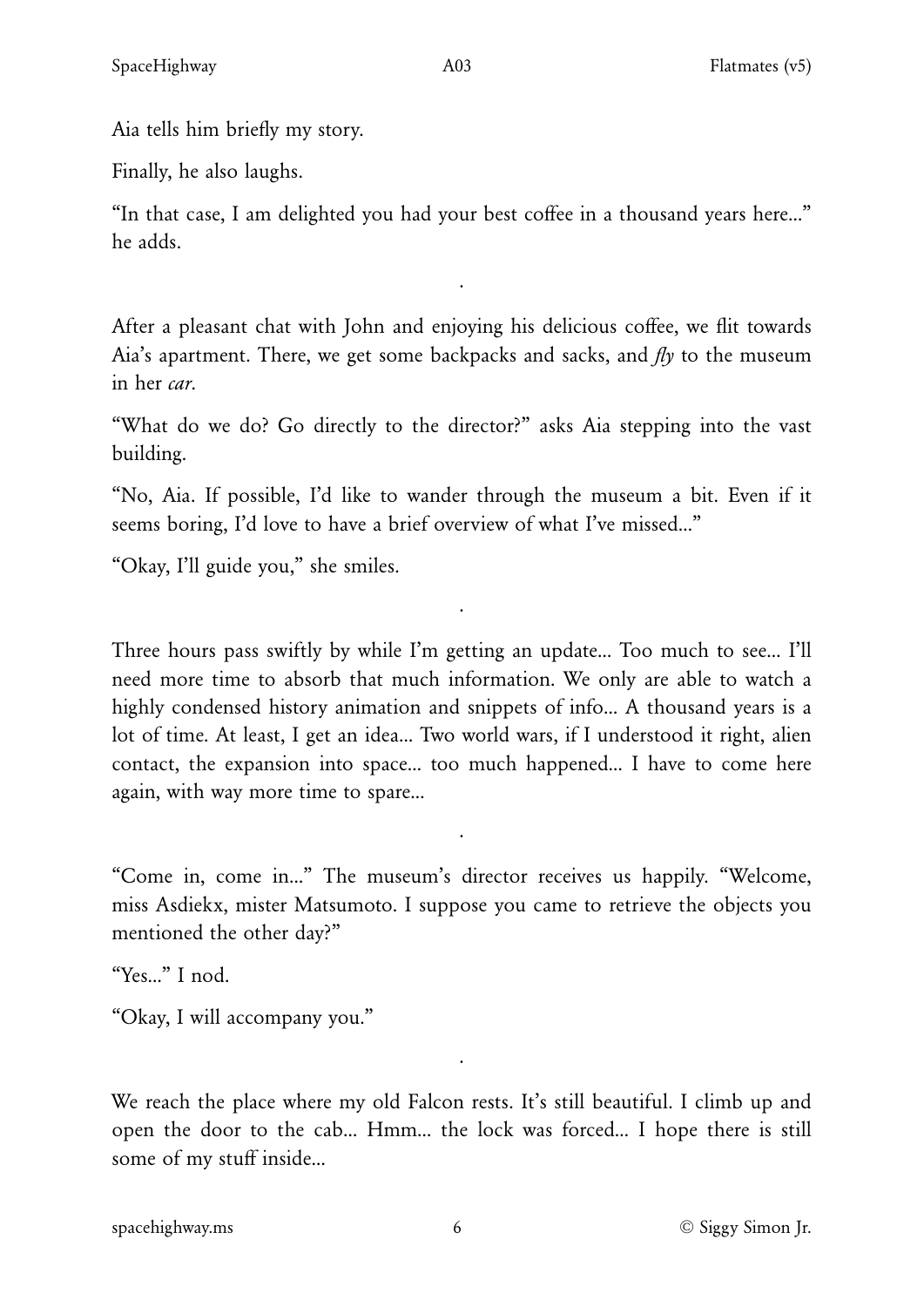I look down and see Aia and director observing my actions with great interest.

"Come on, climb up. I'll show you how this baby from the twentieth century works," I tell them.

Aia and the director's faces glow and climb onto the passenger seats.

"Ah~ so many memories…" I sigh.

Aia looks around with curiosity.

"How do these machines work? I've only seen them in old movies…" she says intrigued.

"Actually, it's quite simple, Aia. Look…" Both pay attention with great interest as I explain to them how it is, or was, to drive an eight-wheeler. "… quite simple, isn't it?"

Aia hums impressed, "*Hm*~ Yeah, it seems quite easy. Even so, there's a lot I miss on the dashboard…"

"Yeah… We hadn't had all the advanced technology as you have nowadays. That's why I still prefer to do certain things the old-fashioned way…" I laugh.

"And what do you want to take out of here? I can't find value nor make sense of most of the things in here…" says Aia looking around.

"Yeah, I bet," I chuckle. "Most in here are mostly objects with sentimental value. I'll take my *vintage* toolbox with me, it saved my Falcon and me several times. And my CD and MP3 player, and all my original discs…"

Aia's eyes widen. "You mean those archaic music playback systems? But we have way better systems nowadays…"

"I believe you, Aia. But these discs did cost me big bucks. Besides, it's my favorite music," I laugh.

In a few minutes, I disconnect the stereo with the help of my old-fashioned *vintage* tools. Many eyes observe me handling the tools with great interest. I hand each of the *antique* gadgets to Aia who scrutinizes them and stores them with the utmost care in a big backpack. The same with the CDs carefully stored beneath the passenger seats.

At Aia's smile, I take the pillow still resting on the bunk behind the seats.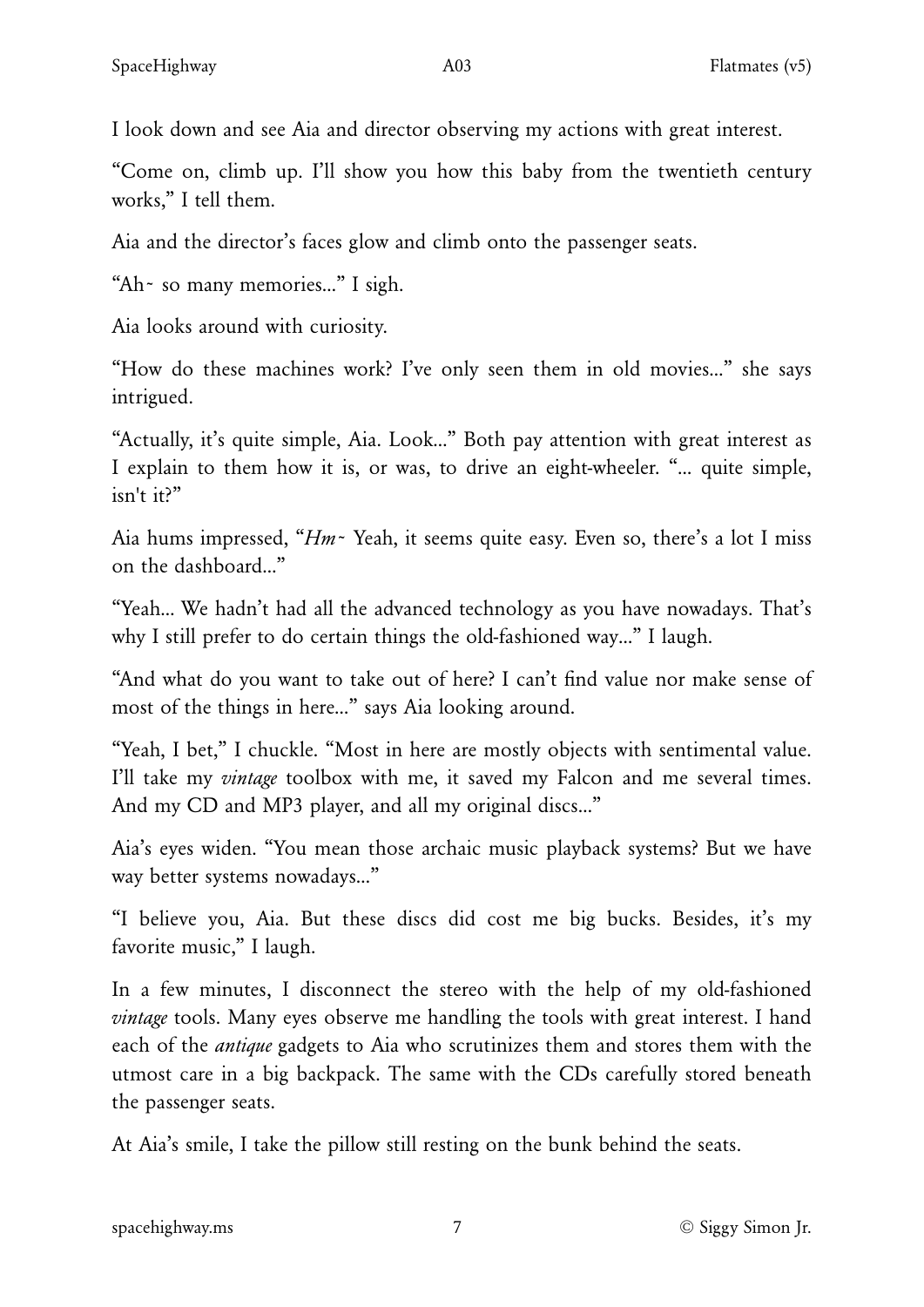"Uh~ I just love this pillow…"

"*Fufu*~ I feel you," she giggles.

She takes it and puts it into a big sack.

With some difficulties, I'm able to reach several books hidden under the mattress.

Both, the director and Aia scrutinize them.

"Wooow!" he exclaims. "The Lord of the Rings, the original five volumes of The Hitchhiker's Guide to the Galaxy, Snow Crash, Neuromancer… Such a treasure!"

I reach several paperback editions hidden in small compartments beneath the bunk. Again, the director freaks out…

"Wooow! A collection of Philip K. Dick, the full set of Gibson… The collection of tales by Clarke… The complete works by Sagan… They are incunable! In such good conditions! Not in my wildest dreams, I would have imagined that such treasures would be hidden in this truck!"

Aia is also astonished.

"Kira… Such a collection of sci-fi fiction of your times…" she says marveled.

"Yeah," I laugh. "I'm a sci-fi fan since I can remember. There was way more in here… It seems that what was on sight disappeared, including my movie collection, my DVD-player and TV set…"

"No way…"

"Yeah…" I look around then smile at Aia. "I still have my favorite books… Heh… Even my clothes have vanished…"

The museum director takes pictures of the books with an ultra-thin camera, it has to be camera… After each picture, he hands the book to Aia who puts them carefully in the second backpack. It seems he regrets now his hastily given permission.

"Let's see if it's still here… ah… yeah…"

I take a revolver out from under the seat, my good old S&W M29. Aia and the director look at the weapon with big eyes as I swing its cylinder out and check that, truly, it is still loaded.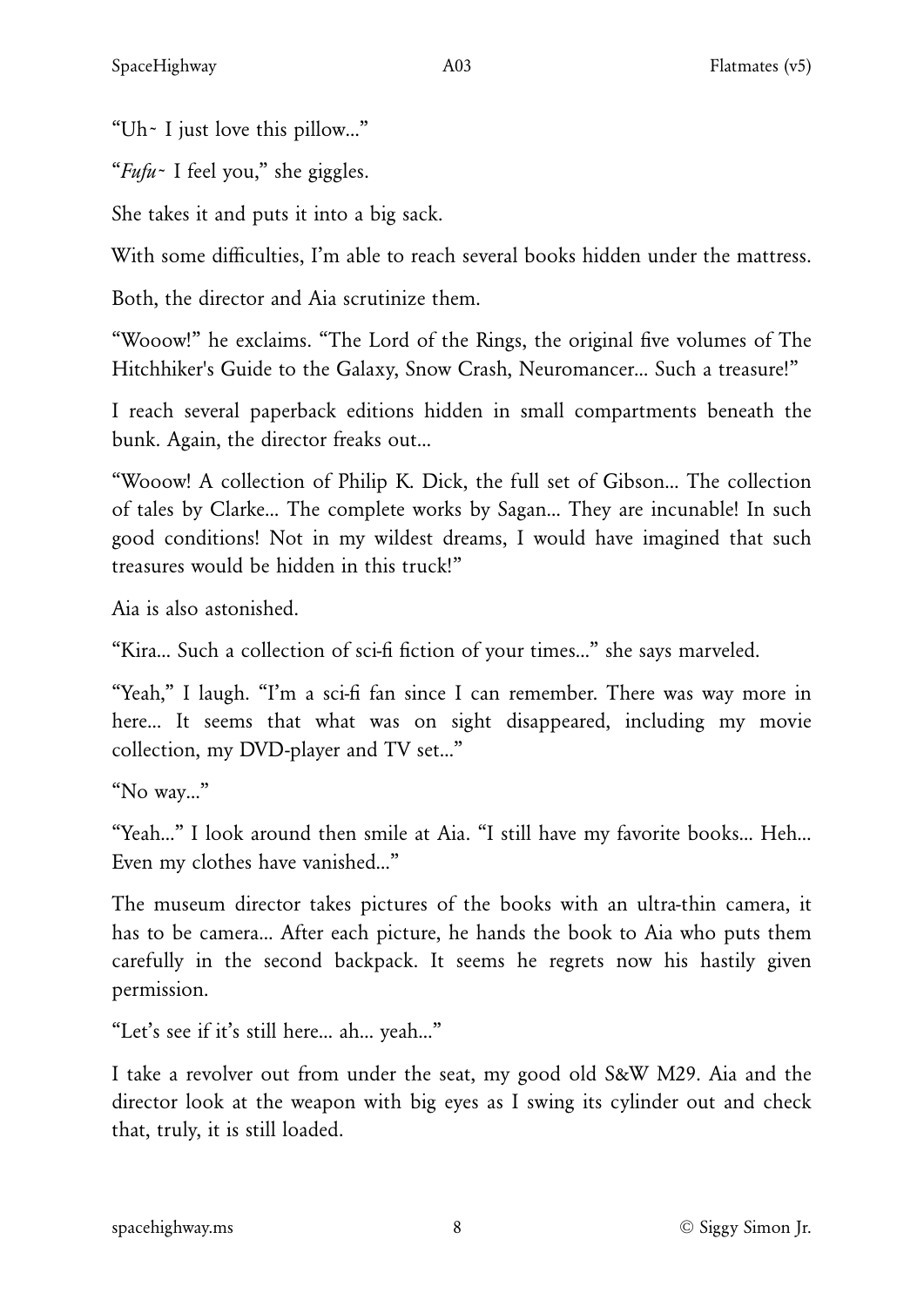"Is this a functional M29? Of the .44 magnum caliber?" the director asks stunned.

I can only smile and nod at the director's amazement.

"Yeah. It saved my ass several times…" I confirm.

"Amazing…" he gasps.

I look again at the gun.

"Oh! Now that I think of, is it still possible to get ammunition for this gun?" I ask the director.

He thinks briefly. "Perhaps in weapon specialized antique shops… but almost impossible to find…"

I almost shout 'fuck' in the director's face, trying to soften my language, an unnatural "Darn…" comes out, oh fuck! I go on, "Well, there should be one or two boxes hidden somewhere…"

And truly, I find two boxes, filled with a hundred bullets each, well hidden beneath the seats and the bunk. Both's eyes open even more if possible…

Aia asks me carefully, "Did you always carry this?"

"Yeah, of course. I don't know how's nowadays… But in my times, I always had to carry a gun, at least in the truck. Many times, I've crossed not too friendly neighborhoods…"

She sighs, "It's not for carrying a gun… honestly… But nowadays we carry stunguns in case of an emergency… Not firearms…"

"Oh!" Now I understand her wavering. "Don't worry Aia. I've never killed anyone, only injured one or two. And for your peace of mind, I unload it," I smile. Unloading the handgun I go on, "I'll get a stungun as soon as possible."

Aia sighs in visible relief and shows a beautiful smile.

"Anything else?" she asks looking at the two full backpacks and the sack.

" $H$ mm~"

I look around.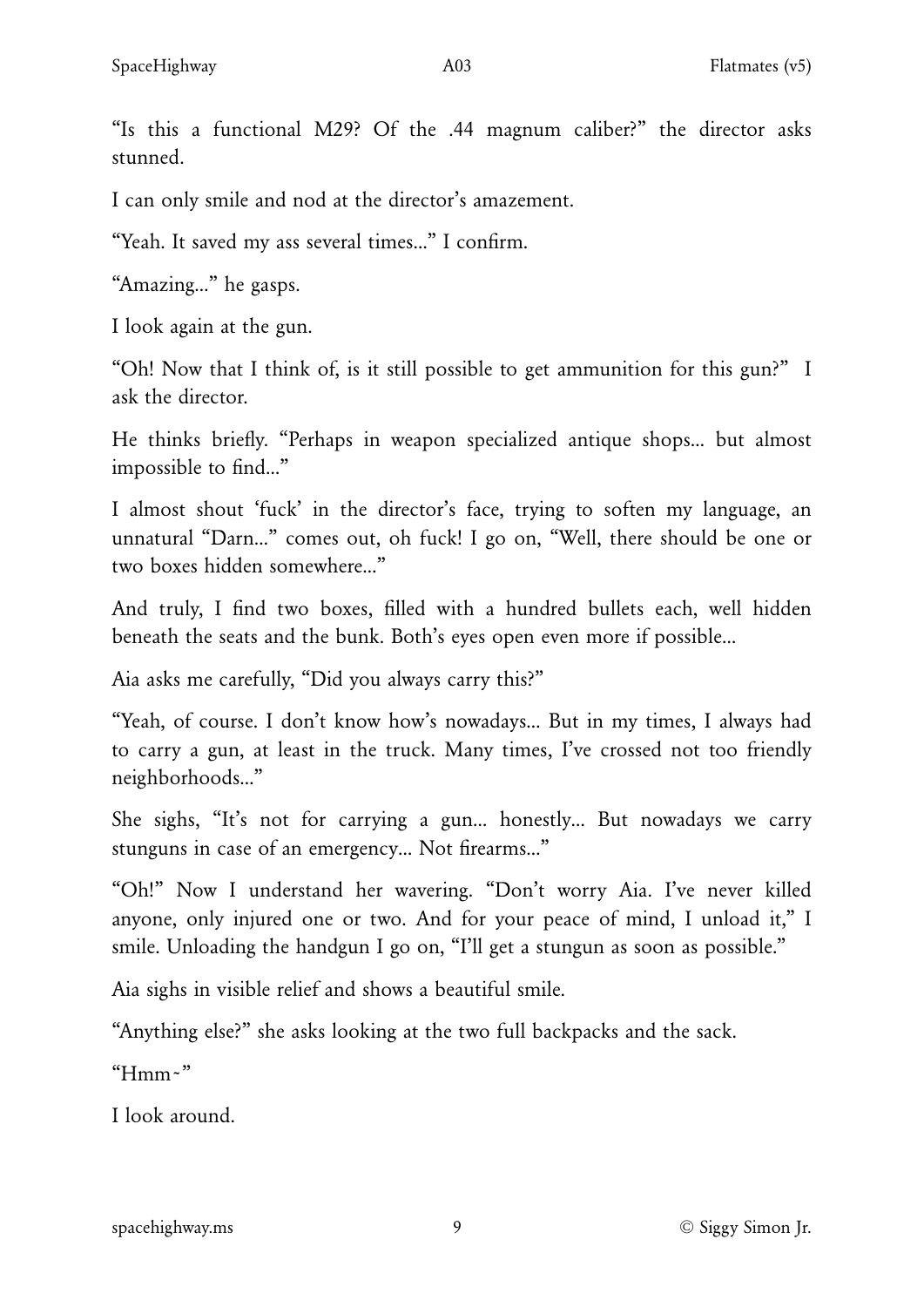"Wooow…" Aia's eyes sparkle. "Developed photos! Your mother, how beautiful… Is this you?"

"Yeah, when I was ten…"

"How cute!"

"Ah~ Better I show them on another occasion…"

Many eyes keep observing our actions…

She seems to get the picture and giggles, "*Fufu*~ Yeah…"

We step out of my old eight-wheeler.

"Okay, done. I hope Kim and Kite are able to install my music player in my new Falcon," I laugh, then I say to the director, "Sir, once I get a replica of these gadgets, I'll bring them and install them back into the old Falcon."

"It is not urgent. It was a pleasure to climb into this truck, receive a masterclass in controls of an old truck, and come across such precious literary pieces." The director seems torn between the things I take with me and the happiness of what I've taught him…

We have to make our way out through the crowd gathered while we were inside the truck. All my stuff salvaged from my old Falcon is well protected inside the two backpacks Aia borrowed.

·

After a long day, we reach Aia's apartment.

"Try your chip out. Simply hover your hand over the reader…"

"Okay…"

I follow her instructions on the door's panel. The door opens, just as it did with Aia's chip.

"Welcome to my sweet home… or should I say *our* sweet home." Aia smiles satisfied.

"Aia, thanks, but I don't feel completely at ease with this…"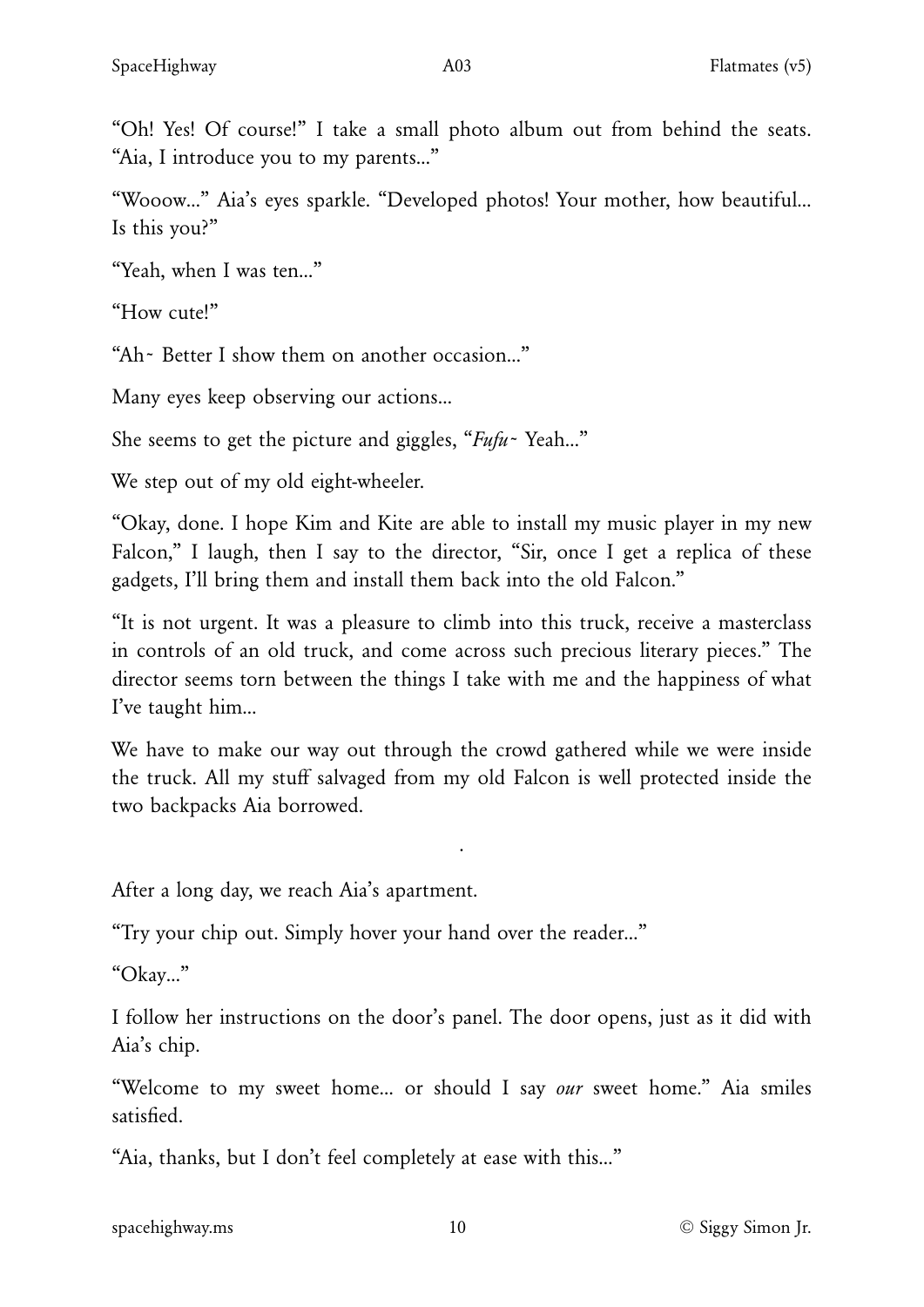"Why?" She looks at me astonished. "You don't like to share the apartment with me?"

I sigh. "No, that's not it… You have just one bedroom…"

"Ah! That… You aren't thinking something pervert, aren't you?" She smirks mischievously.

"Ugh~" I swallow empty, shit… "No… that's not it… I mean intimacy…"

"So it is about that…" She smirks.

"Of each other…"

"Ah~ okay… Well, I trust you. So, don't do anything strange, okay?" she giggles.

I sigh… I am grateful for her trust, but I am a guy… It's difficult to suppress my instincts… Living under the same roof, with only one bedroom… without a *defined* relationship… with a woman as impressive as her… this will be fucking difficult…

I place my books and the other stuff we got from the old Falcon on a shelf Aia designated for me in the living room. Meanwhile, a rich, delicious smell fills the room. Aia is preparing dinner.

Finished the impressive and delicious meal, I take a shower. This time I won't make a fool out of myself, now I know how this touch-panel stuff works. After the shower, I put the bathrobe on Aia lent me. A pale blue one, of course.

·

As I open the bathroom door to ask Aia where I should leave the used towel, she hurries into the bathroom with a big hamper, takes the towel, and shoves me out of the bathroom.

"Make yourself comfortable, I'll put your clothes in the washer…" she says closing the door.

I'm not able to say anything… What should I do? I don't have more clothes. I've got to buy new ones, urgently…

I get a beer from the fridge and sit in front of the *television*-wall. Sluggish, I zap through the zillion channels until I find a documentary channel. This seems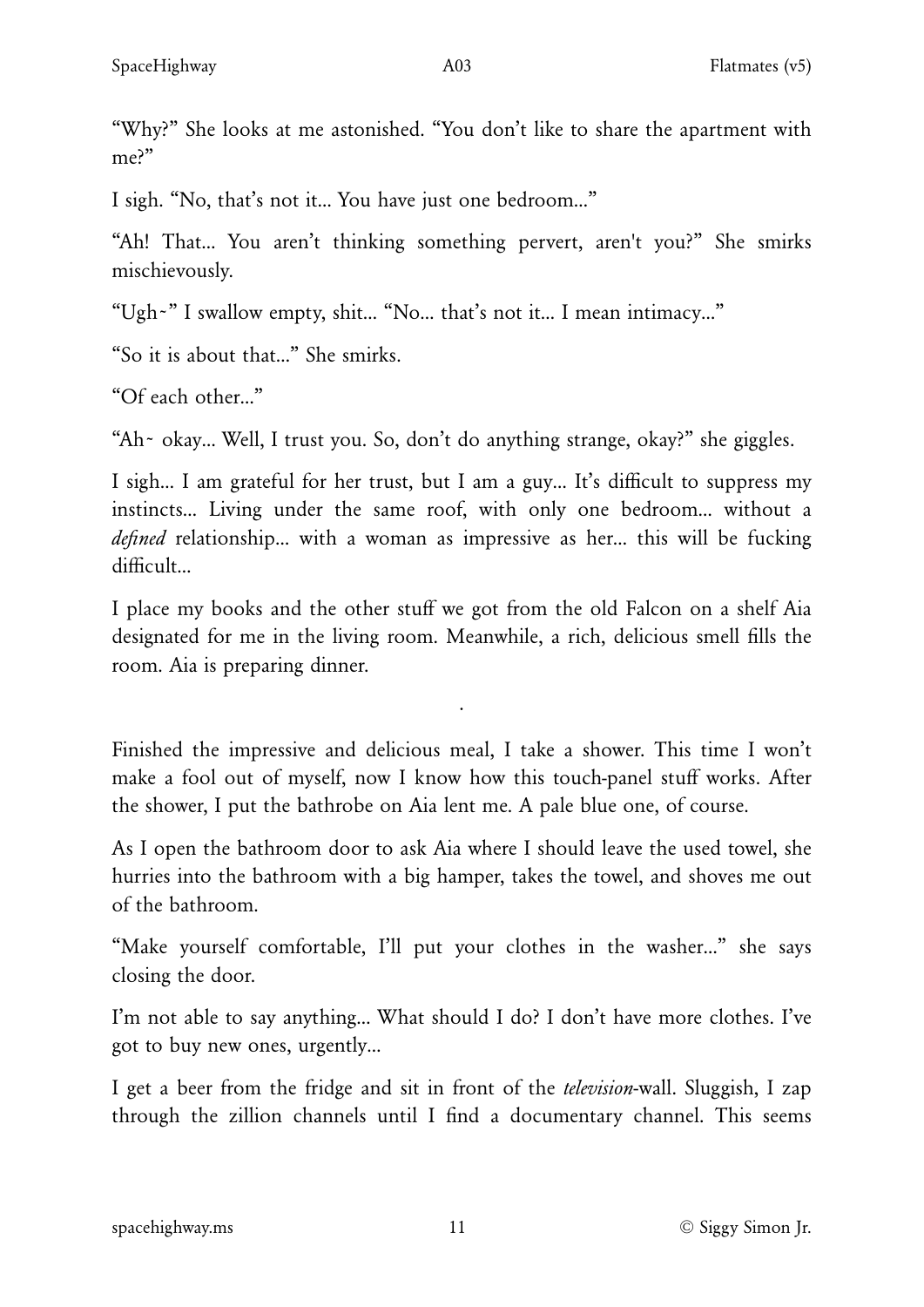interesting, a film about outer space and modern space travel… Wow! There are enormous ships, just as in the sci-fi flicks of my times…

·

"I see you've made yourself comfortable. What's on? Oh, a documentary about space travel, is it interesting?"

"Ye—yeah…"

Aia approaches wearing the same kind of bathrobe in the same color as mine and sits at my side… Her fragrance fills the living room.

Finished the documentary, from which I only understood about a third, she changes to another channel. It seems that the comedy club is still popular. We laugh for a good while, even if I don't get all the hints and puns.

Laughing a lot and wearing simple bathrobes have some disadvantages… some might say advantages… They loosen slowly and allow to get a glimpse of… a generous, deep cleavage opens up from Aia's bathrobe while in mine a tent forms…

In a hurry, I stand up and go to the bathroom to hide my rising boner. Aia still laughs while she follows me with her eyes. Why does she laugh? Is it the TV or about me? Is she trying to seduce me, or is it just coincidence? *I trust you*, she said… That's why it's a problem to live together in this way. I'm a guy, and a reaction like this is normal, but… I sigh deeply and try to relax…

Having fixed my *problem* and my bathrobe, I leave the bathroom and go towards the fridge.

·

"Want another beer?" I ask Aia who is still sitting on the couch.

She hums happily in affirmation, "*Hm*, I'd love one."

Reaching the sofa, I find that Aia hasn't fixed her bathrobe yet and still shows off her deep cleavage… didn't she realize it? Ugh~ For some reason I feel somewhat insecure around her…

I reach her the can.

"Thanks," she smiles charmingly.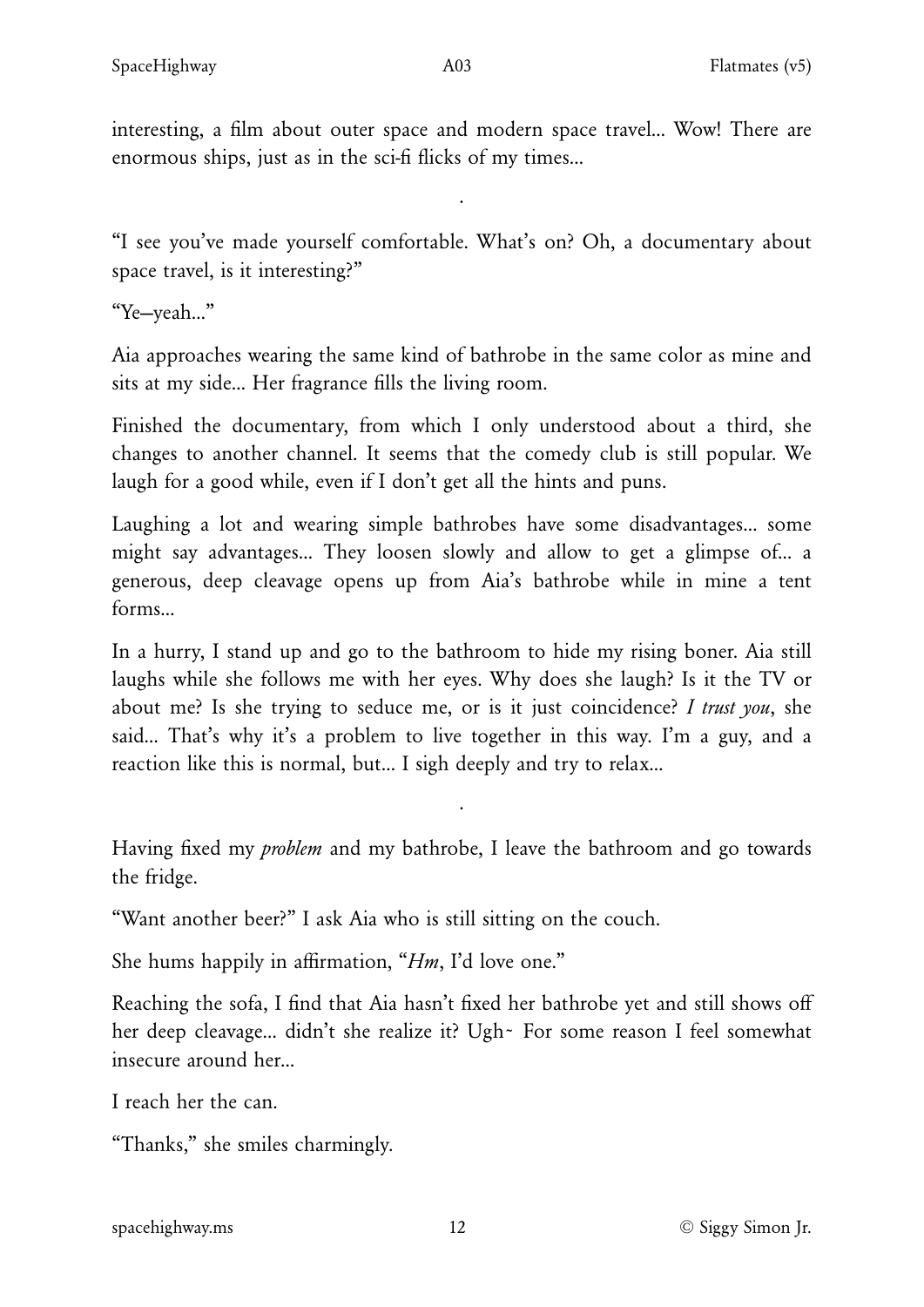"Uh~ $Aia...$ "

"Yeah?"

"I can almost see your tits… it would be better you'd cover up…" I say a bit concerned while taking a brief glimpse of her exposed flesh.

She looks down, "Oh!" then smirks. "Does it bother you?"

Oh, fuck!

"Ugh~ No… that's not it… it's… a bit distracting… and makes me feel uncomfortable…"

"Yet I have lovely tits…" she giggles coyly…

This woman…

I sigh trying not to ogle at her.

"Uh~ yeah, No doubt. But given the situation we're in, it's distracting, at least for me…"

"Ah!" She looks at me as I open my can. "That's why you dashed off to the bathroom? *Fufu*~" she giggles. I look down at the floor as I sit again on the couch. "Don't worry Kira. I don't mind you seeing 'em…"

I turn my head sharply towards her in surprise, "Eh?"

"I'm way too used to wear about nothing at home, it just feels unnatural to wear street-clothes at home…"

Overwhelmed, I look at her.

"Ugh~ It's not about your comfort, Aia, but about me. You're sharing your apartment with a guy you've just met. You don't know how I'd react… You're telling me that you trust me, but I don't know how to answer you to *that*… You said you don't want any kind of relationships, and less something intimate, sexual…"

"Yeah, that's right." She nods.

I sigh again. "I don't want to hurt you in any way, but if you show yourself off that way… you're arousing and tempting me… I'm a guy, and I'm not sure how much I'm able to resist…"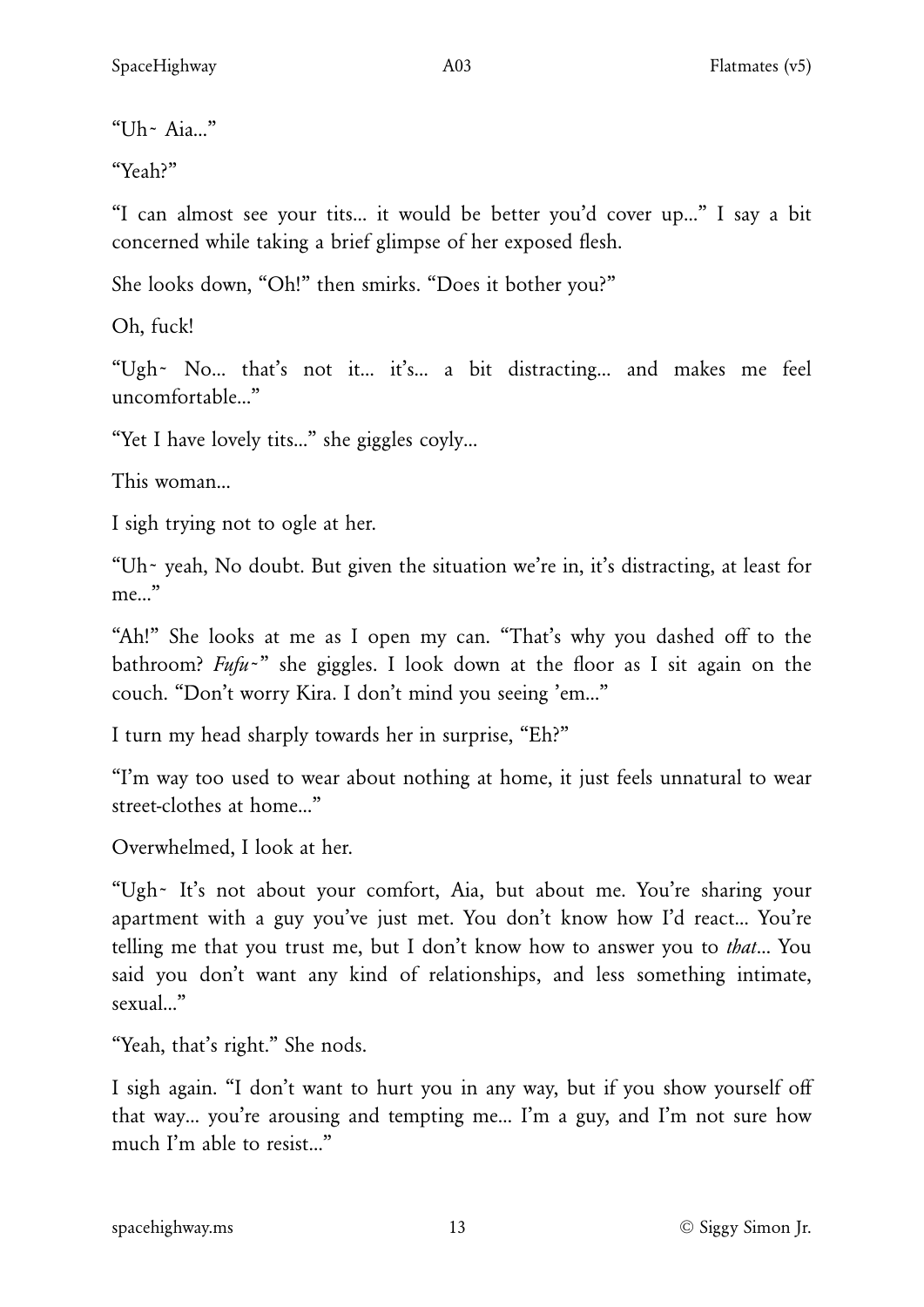She giggles timidly, "*Fufu*~ Thanks for your sincerity. But this is my home, and I won't change my habits. It's true, I trust you, and I know you won't do anything strange," she smiles heartily.

Fuck! How can I remain steadfast in this situation?

I sigh deeply, "Fuuh~ Okay… you win, but promise me two things…"

"Yes?"

"First, if I go over the top, slap me hard, even beat me up."

"Okay," she giggles.

"Secondly, please don't wander around too lightly dressed nor naked while I'm around…"

"Okay…" She nods. "I'll try not to forget it. By the way…"

"What?"

"The same applies to you."

"Of course."

"And… I don't care if your body, or at least part of it, react to me. You don't have to hide it like you did moments ago… *Fufu*~" she giggles.

"Oh—Okay…"

After an awkward while, Aia goes into her bedroom, and I prepare myself to go to sleep.

·

I lie down on the sofa-bed. This is madness… How can I share the flat with such a crazy woman? I feel uncomfortable thinking about what could happen. I've only known her for some days… and I already like her… in fact, I think I'm falling for her. Me, falling in love? With an alien?

I shake my head. I don't want to hurt her, I've broken too many hearts in my past… and less after all she has done for me… But if she keeps on tempting we this way, I need to find another place to stay. She doesn't want a relationship, she doesn't want sex… but she wants to walk around in the raw while I'm around… I don't understand her. Is she testing me? So tired…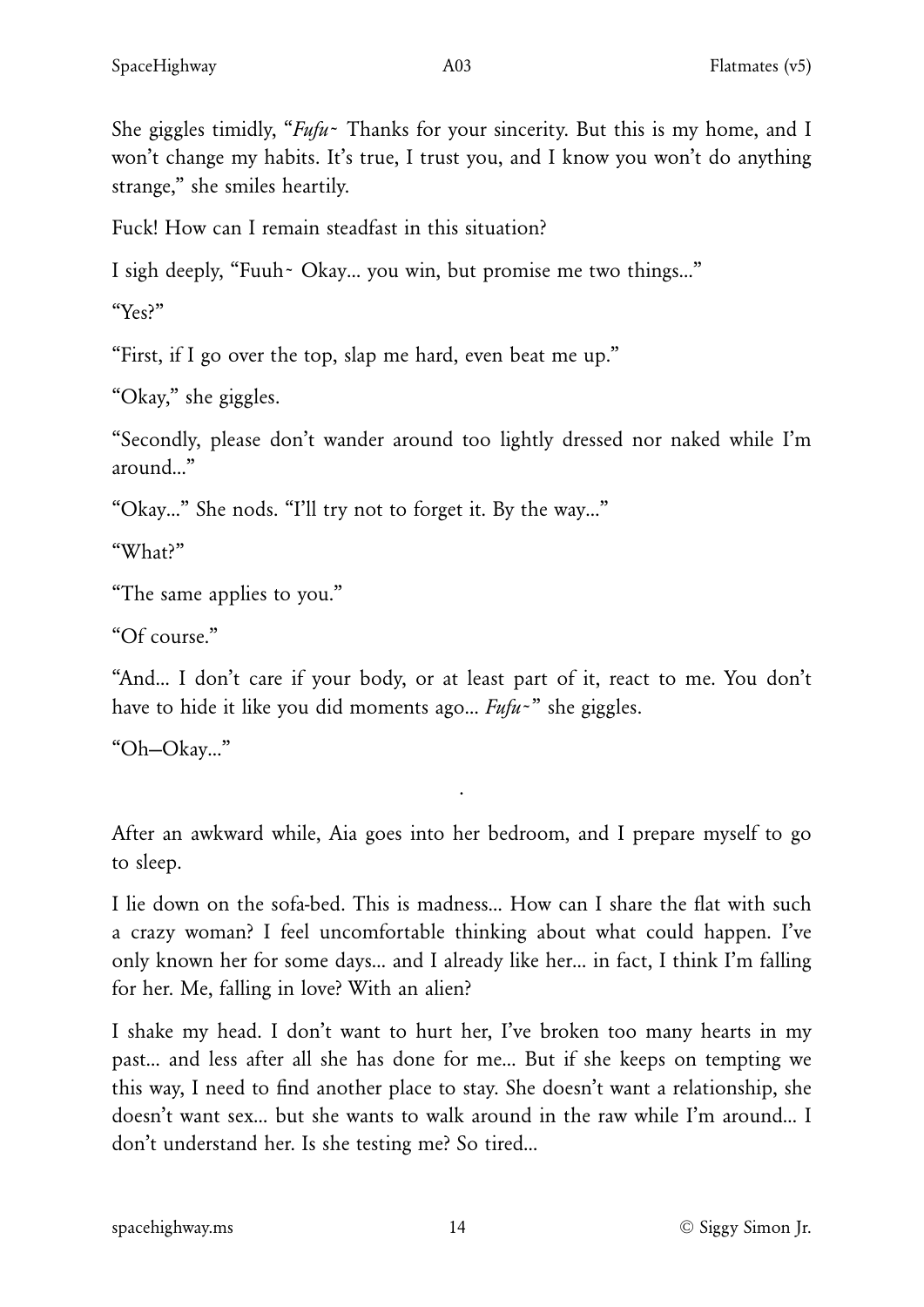ꐔ

"*Uuaahh*~" I yawn and stretch my arms. "I've slept great!"

"Good morning, Kira. I'm already preparing breakfast."

"Thanks, Ai—aaaah!" Hastily, I cover my head under the sheets.

"What's the matter, Kira? Are you alright?"

"What the hell are you doing topless?" I shout from under the bedsheets.

I hear her voice coming nearer, "Oh, this? It's very hot, and it's a beautiful day. It's about what we said yesterday? Don't worry, I'm wearing panties…" she giggles. "C'mon, breakfast is ready!" She pulls the sheets off, and I appear barely covered by the bathrobe… "Come to the table, it's getting cold…"

I adjust and tie up the bathrobe, and sit in front of Aia at the table. I center my attention and eyes on the plate as I eat. I think Aia is saying something, but I'm not able to pay attention to her words…

"Kira! Please look at me when I'm talking to you…"

I jolt at her sudden stern voice.

"Ugh… Ye—yeah…"

As I look up from the plate, my eyes wander over the tits of my host, they're just perfect! The perfect shape, they even seem to defy gravity… The same blueish color as the rest of her skin, quite big areolae, and cute nipples, both in a darker blue, almost light purplish… I force myself until my eyes find her beautiful blue ones.

"That's more like it," she giggles. "I was saying that we should go shopping, you've got only one change of clothes… I absolutely don't mind you wearing only a bathrobe here at home, but you need more street-clothes. That way I'll also buy something new for me," she beams.

"Yeah… okay… perfect…"

My smile must look forced, the distraction is… simply perfect…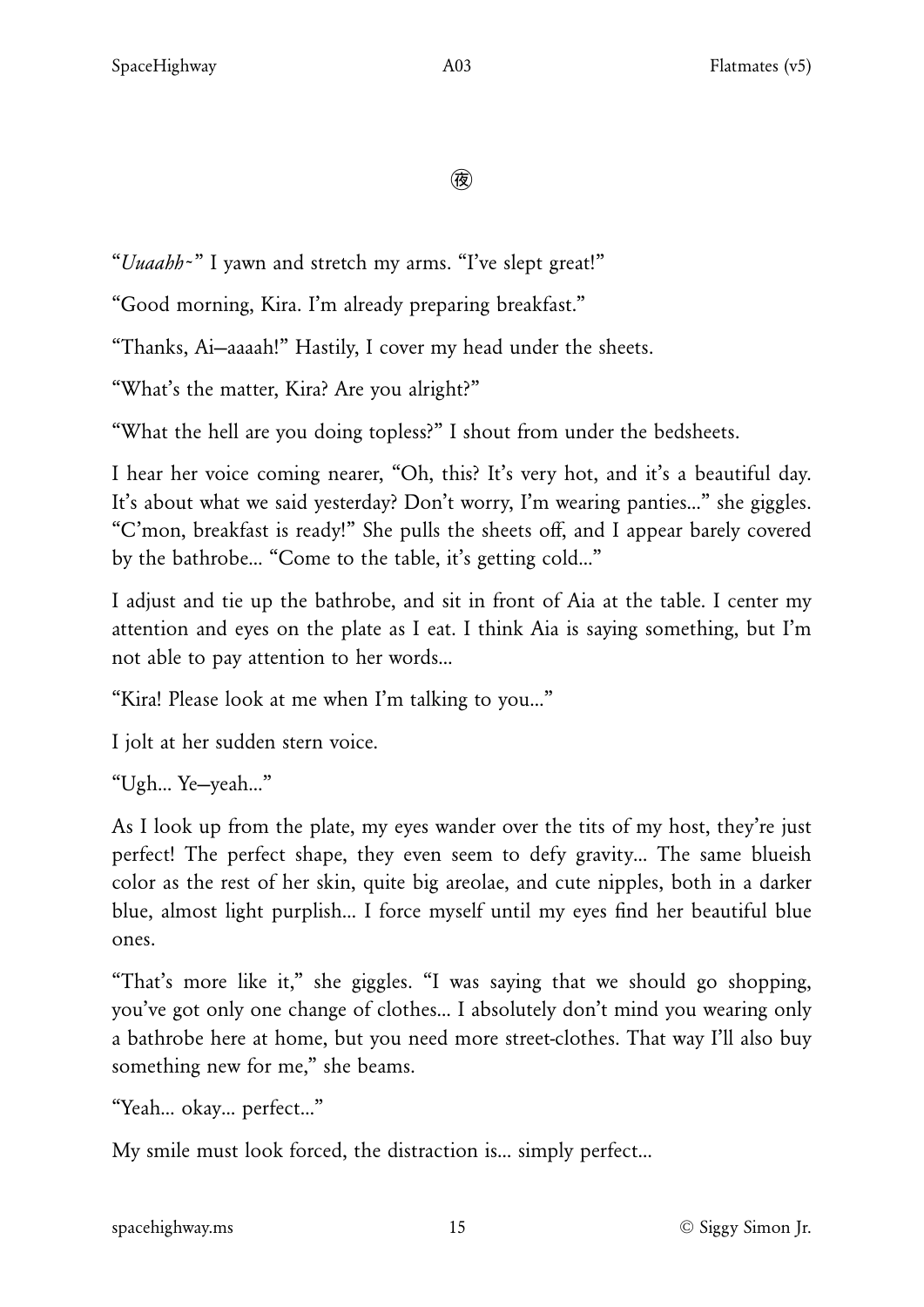Aia finally disappears into her bedroom. Sighing, I put my clean clothes on. This woman will drive me crazy!

·

Truly, today's quite hot. I'll leave my jacket here. Wait… January, and hot?

"I'm ready~" sings Aia.

I turn around with a smile. Instantly, I freeze…

"But what kind of clothes are these?" I freak out.

"Oh~ This? It's hip," she giggles spinning around.

"Re—Really?"

She nods happily. "Yeah, c'mon…"

She takes my hand. Ignoring the fact that she, again, simply takes my hand, I ponder about these clothes… are they truly fashionable?

·

Reaching the streets, I'm flabbergasted… truly, many women wear something the like… a see-through dress which reveals a bikini of the same color beneath it. Aia's is, of course, blue. I can't believe it…

"This dress is *in* on hot days as this one. It's fresh, and you don't go around in a bikini," she giggles.

Help! How can the guys remain firm at this sight?

Happily, she hooks into my arm, ignoring my personal space again, and guides me towards a nearby shopping mall. She doesn't let me look around, nor look at the strange creatures I see from time to time. I'm already somewhat familiar with the catlike Felii thanks to Enya, but I see more strange aliens, and I'm genuinely interested in meeting one of them… But it seems that Aia has her goal in mind and ignores the surroundings, even my attempts to look around… Oh… Could it be because of her own origin? Being unique must have taken a toll on her. Does she ignore the ogling and observing people around her and centers her attention on her goal? It truly seems so…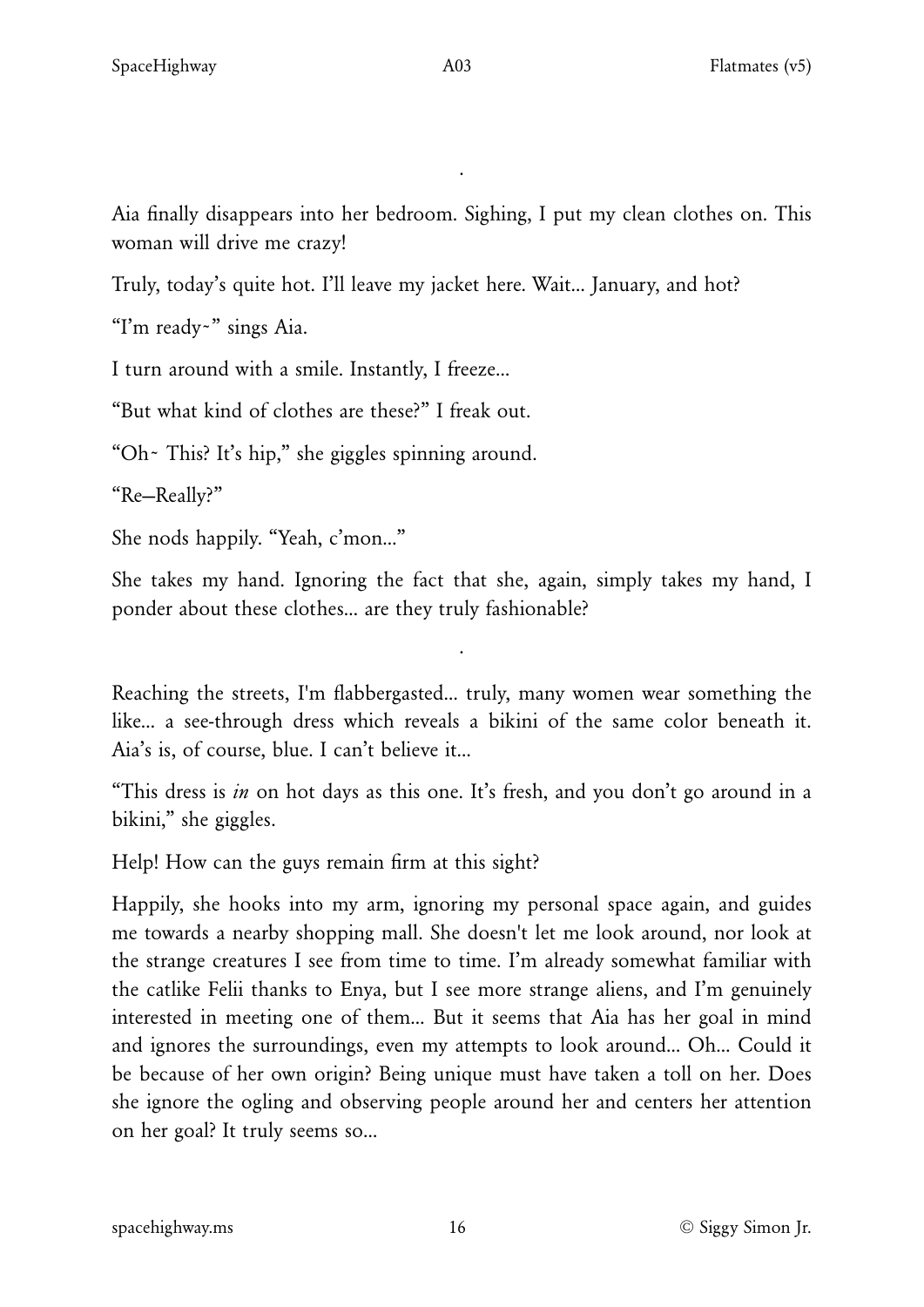We reach the clothing department of a humongous mall.

"We'll find only snobbish things here, I don't see you wearing such stuff. But it's great for socks and underpants… What do you think of these?" Aia giggles.

"Ugh~ Aia these are transparent briefs… I won't wear such thing…"

"*Fufu*~ A shame, they're sexy… Well, there are others, opaque ones…" she giggles.

After buying several pairs of underwear, we leave the mall.

"Better we go to a retro-store," says Aia. "Surely you'll find there something more of your style. By the way, what do think of 'em?"

"Of what?"

I look at her unsure what she means.

"C'mon, Kira," she giggles. "You've been ogling at 'em throughout the whole morning…" She cups her tits and lifts them.

"Ugh~ Aia… Where did that come from?"

"C'mon, tell me…" She smirks teasingly.

"Ah~ They're perfect… gorgeous…" I stutter overwhelmed by her sudden provocation.

"*Fufu*~ Thanks," she giggles. "That's all I wanted to know. C'mon, let's go…"

Dumbfounded, I look at her and follow the strange alien in silence.

After a good while walking —I kept silence the whole time pondering about her behavior and ignoring the colorful passers-by— we reach a store of only two stories high. An enormous old-fashioned neon sign indicates that we arrived at the *Retro Store.* Just beneath, the slogan figures *Find anything from the past*.

·

We enter. The first thing greeting us is a huge *Maneki-neko*, one of those luckbringing Japanese cats with a shaking paw. Cute.

Once inside, Aia asks for the clothing section. The store is up to the brim of junk, seemingly working junk… from old turntables to iPads, from an oldfashioned hand-driven washing machine to hoverboards —real hoverboards! Like in the movies!— and anything in between… at ludicrous price tags!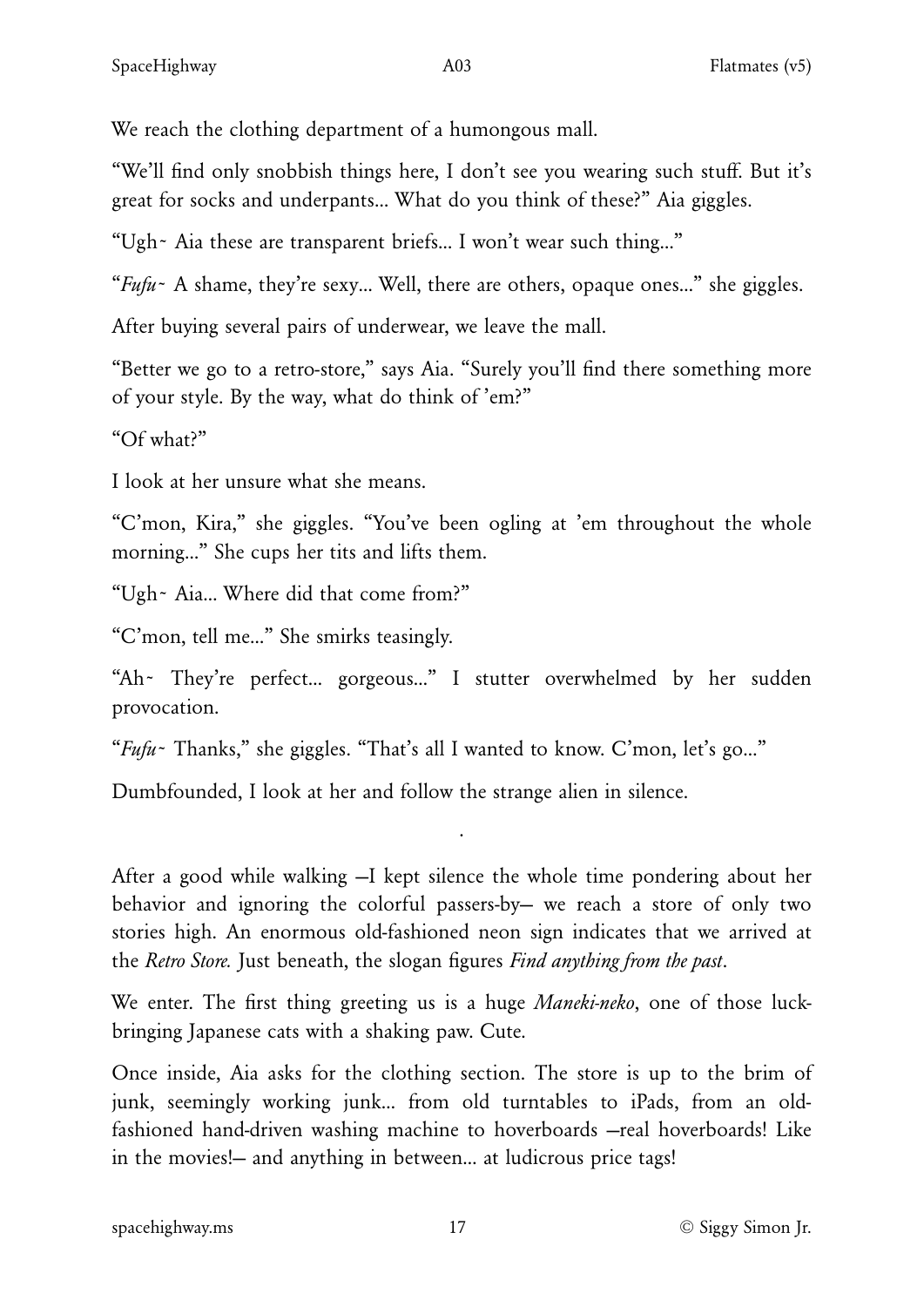"Aia?"

"Hm?"

"Isn't it too expensive to buy clothes here?"

"Possibly… But I don't see you wearing any other kind of clothes… Being the Phoenix, you have to keep your style and appearance. Don't you think?"

"Ugh~ You're right, but…"

"No buts, besides, the clothes are cheaper. C'mon…"

We climb to the first floor. It is full of clothes, more or less organized... by kind of fabric.

I scan the signs. "Let's see… first, some jeans…"

Aia finds easily the shelves overflown with jeans. At least they are organized by size. I get some and try them on in the fitting-room. Perfect, at least I have three pairs more.

"I've found the t-shirts…" Aia says and takes, again, my hand and rushes me towards said clothing section.

Too many of them… With greater difficulties, I find some to my liking.

"Perfect, now, another leather jacket would be great… let's see, where is the leather section?"

"There!"

Yet again, Aia drags me through the aisles.

"Uh~ Kira?"

"Yeah, Aia?"

"Did you really wear this kind of clothes in your times?"

"Eeehh~?"

She holds a leather harness in her hands and looks at it intrigued…

"Uh~ No, Aia. At least not on the streets."

She looks at me even more intrigued.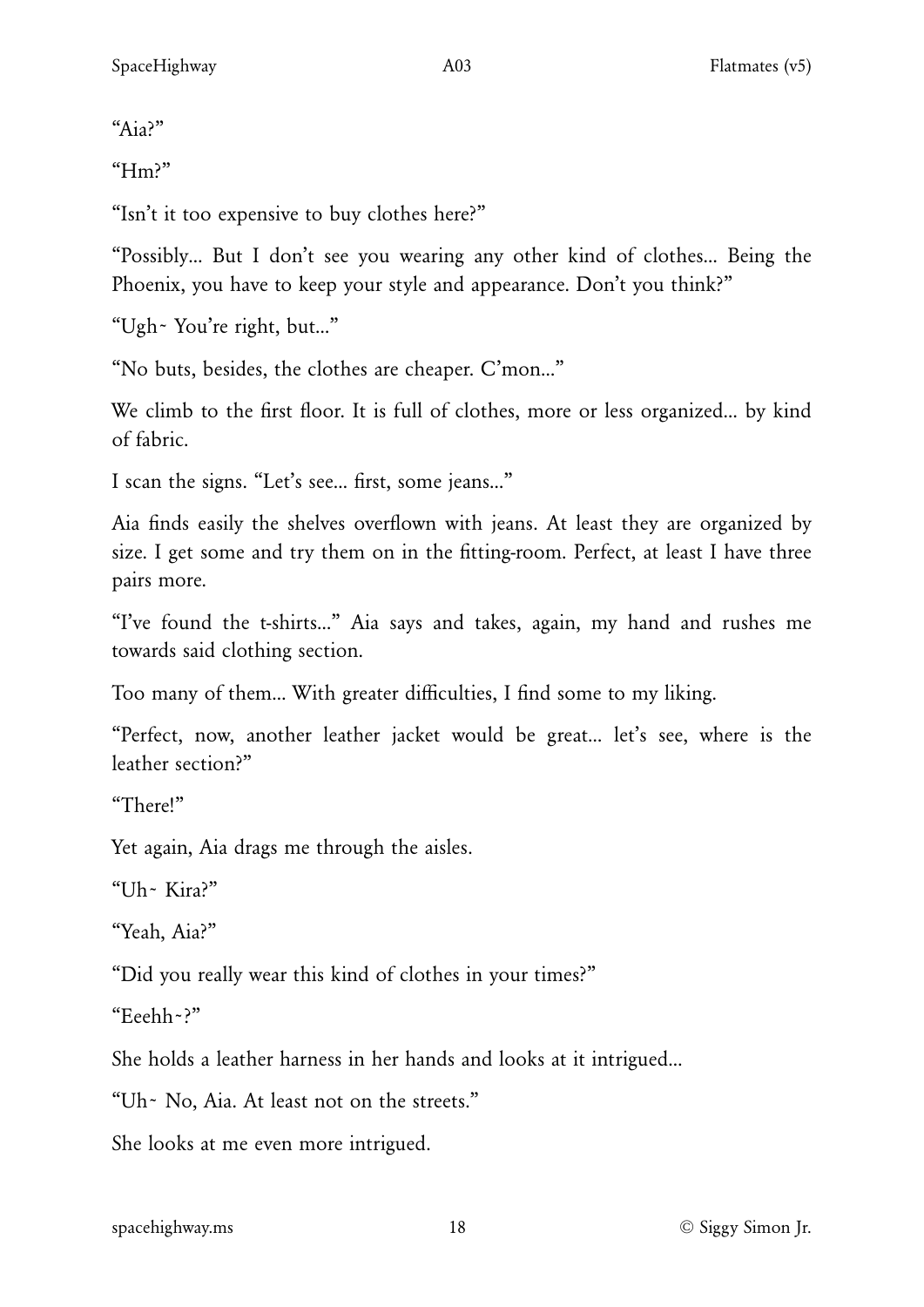"Why not? It's sexy."

I sigh. "Because it's a fetish attire for SM-games."

"Ah! This was used to fuck?"

I can't avoid smiling at Aia's innocence.

"Yeah… Well, at least by people who enjoy this kind of sex…"

She seems to ponder and smirks.

"Hmm~ Would you put it on?"

"Eeehh? No! I'm not into that!"

She giggles, "*Fufu*~ It would make a great pajama. You'll have to tell me quite more about the perversions of your times…" she grins mischievously.

I sigh, "Fuuh~ Okay, okay… but first I have to find a leather jacket…"

We find more of those strange attires than jackets in the leather section. But finally, I find one which fits me perfectly.

After another long while, I find a pair of fitting boots which are to my liking.

I keep looking around the store if there is anything I can use or, at least, would be interesting to have. Oh! A shaving set… yeah, I need that! And a nice *oldfashioned*, *vintage* manual toothbrush too, nice.

As I reach the checkout counter, I find Aia paying for something. She hastily puts a small bag away into her handbag as she sees me.

"What did you buy?" I ask her.

She simply tilts her head and blinks an eye. "It~ is~ a~ se~cret~" she sings happily. Oh dear…

While the elder cashier scans the price tags, she smiles at us.

"You make a lovely couple. She bought something cute for you…"

I blink and almost rashly negate, "Eh? No, no… We're not a couple, just flatmates…"

"Really? Then you miss something out…" the nice cashier sighs, then shows me the full amount.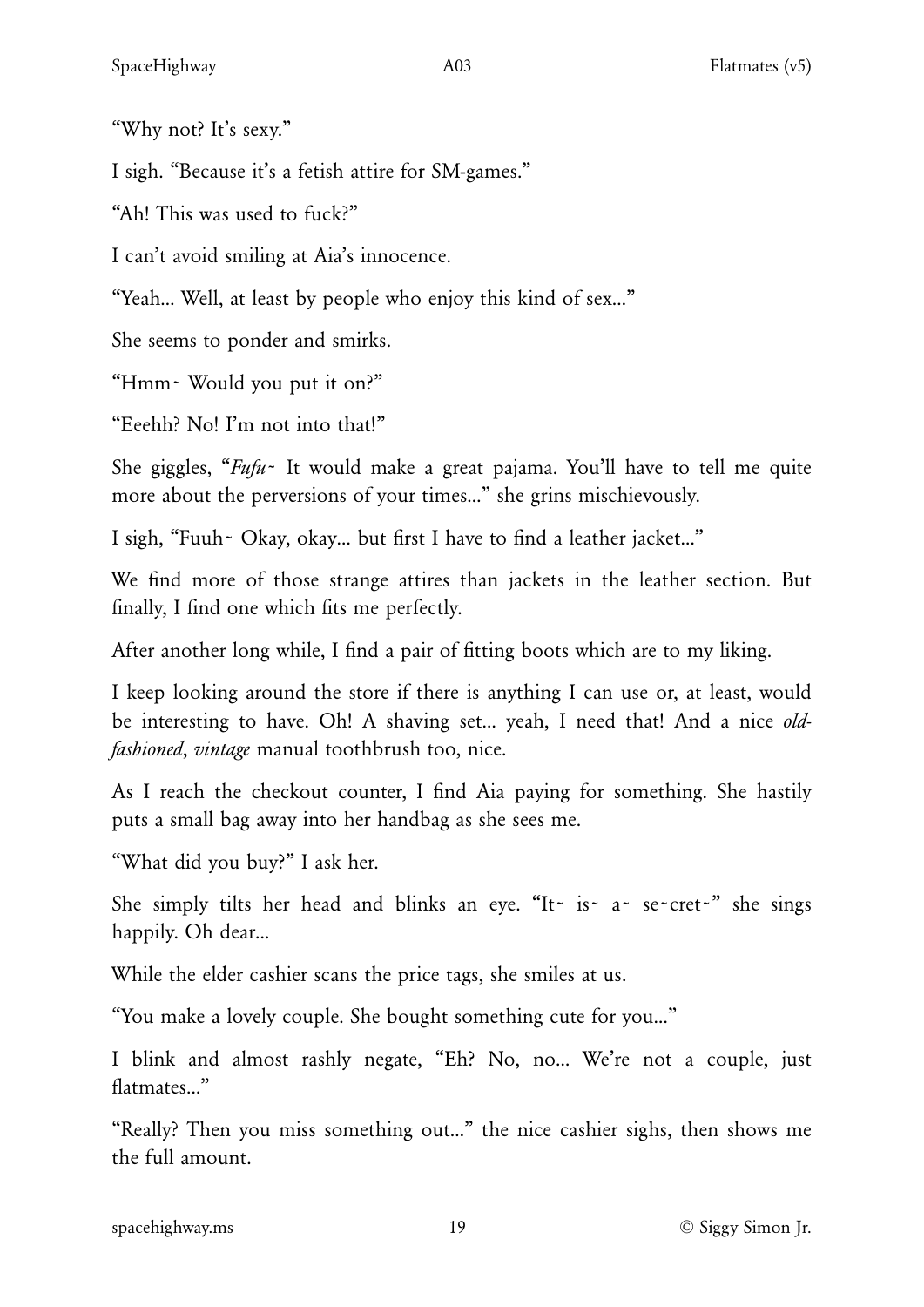Fuck! That's expensive!

Just as I hesitate, Aia elbows me softly.

"Ugh~ Okay, okay…" I look at the brightly smiling Aia.

I hover my left hand over the chip-reader, and I authorize the payment of my new *retro* clothes, my *new* shaving set, and the *manual* toothbrush with my fingerprint.

We step out of the store. Aia is in an excellent mood.

The same moment the cashier holds me back, lays her hand on my shoulder, and smiles.

"Here, take. A gift. Don't dare to lose her, she's your soulmate, I'm sure," she hands me a small bag with a small box in it.

"Ah~" I blink moved. "Tha—thank you. Have a nice day…"

The woman waves goodbye happily. What the hell? She's making things even more complicated… I shove the small bag into one of the big ones without taking a look at what's in it.

"Perfect. Now you have good clothes. Now, other important things… You need a bank account and a terminal."

·

"Terminal?"

Aia nods and hums in affirmation, "*Hm*~ This is mine…"

She shows a translucent gadget which reminds me of a twenty-first-century smartphone.

"Is this a cell?"

She tilts her head. "If you mean a cell phone, it's similar…"

"Oh~" I surely look hesitant.

"Don't worry, I'll explain it later on," she says smiling.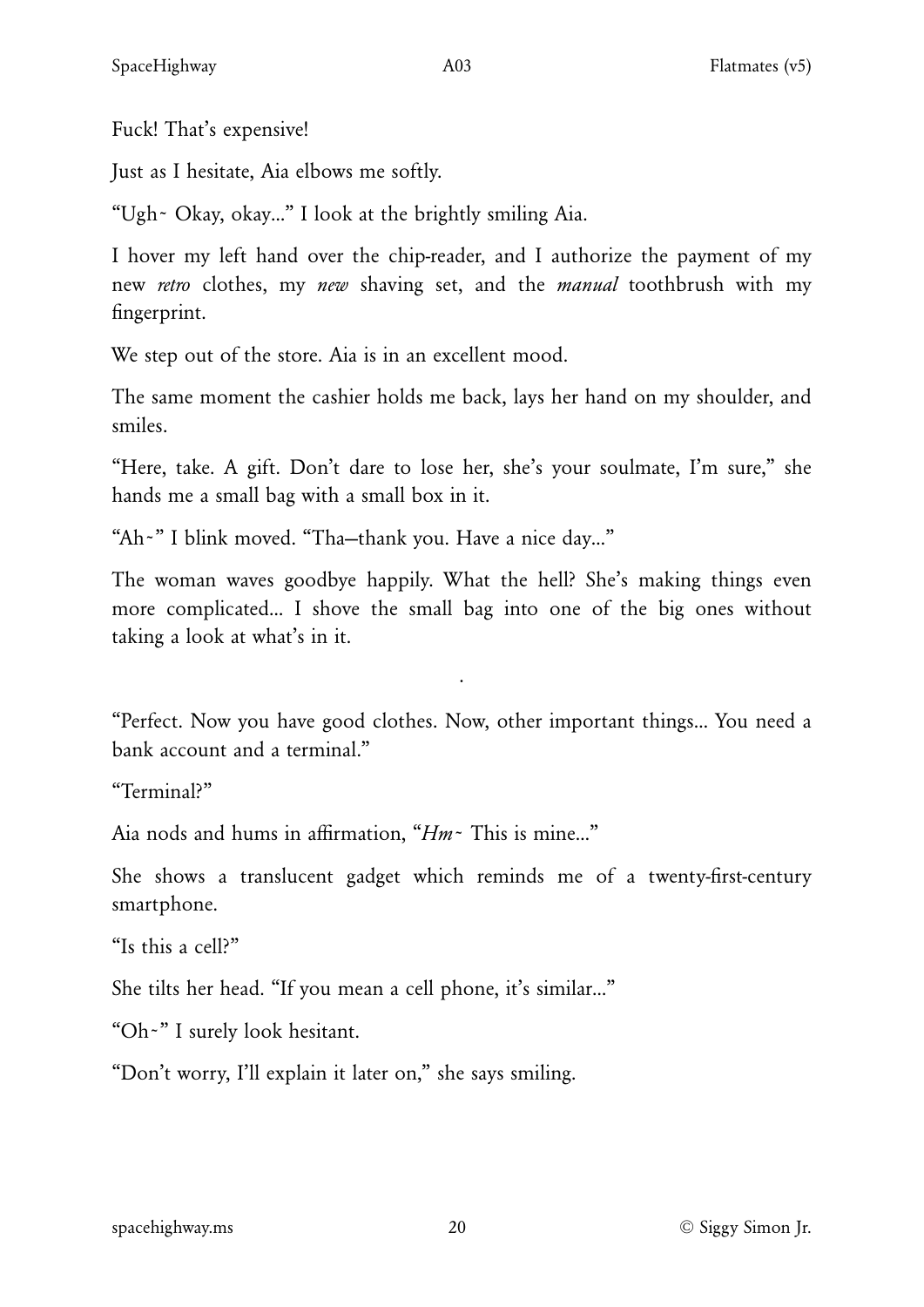·

We reach a bank, it doesn't seem to have changed much in here…

"I've got my account here, in this bank. So it's easier to make a new one in your name. Plus, as I recommend you, we both get a slight bonus on the interests," Aia says.

"Wo—wow… Okay."

Finally, after a whole hour, I've got a new bank account and have transferred most of my money from my chip into it.

·

We leave the bank…

I sigh and grumble, "Fuuh~ This hasn't changed in over a thousand years… just as torturous…"

Aia giggles at my side, "*Fufu*~ Well, now that you have your account, let's get you a terminal."

Aia guides me… well, rather than guiding me, she's dragging me, to an electronics mall… A huge mall just for electronics… Wow! These gadgets are really tiny…

·

"Kira!"

For what the hell is that thing for?

"Kira!"

"Eh?"

"C'mon…" she takes me by my wrist and drags me into one of the shops.

A sales agent approaches us… Wow… He seems—*is* an alien… His skin is whiter than any Caucasian human… Almost pale… His short hair is almost white with shadows of light cinnamon. His movements are incredibly fluid… as if he doesn't have joints nor bones… Mesmerized, I inspect the alien man.

"Kira…" Aia calls me while I inspect the confused sales agent…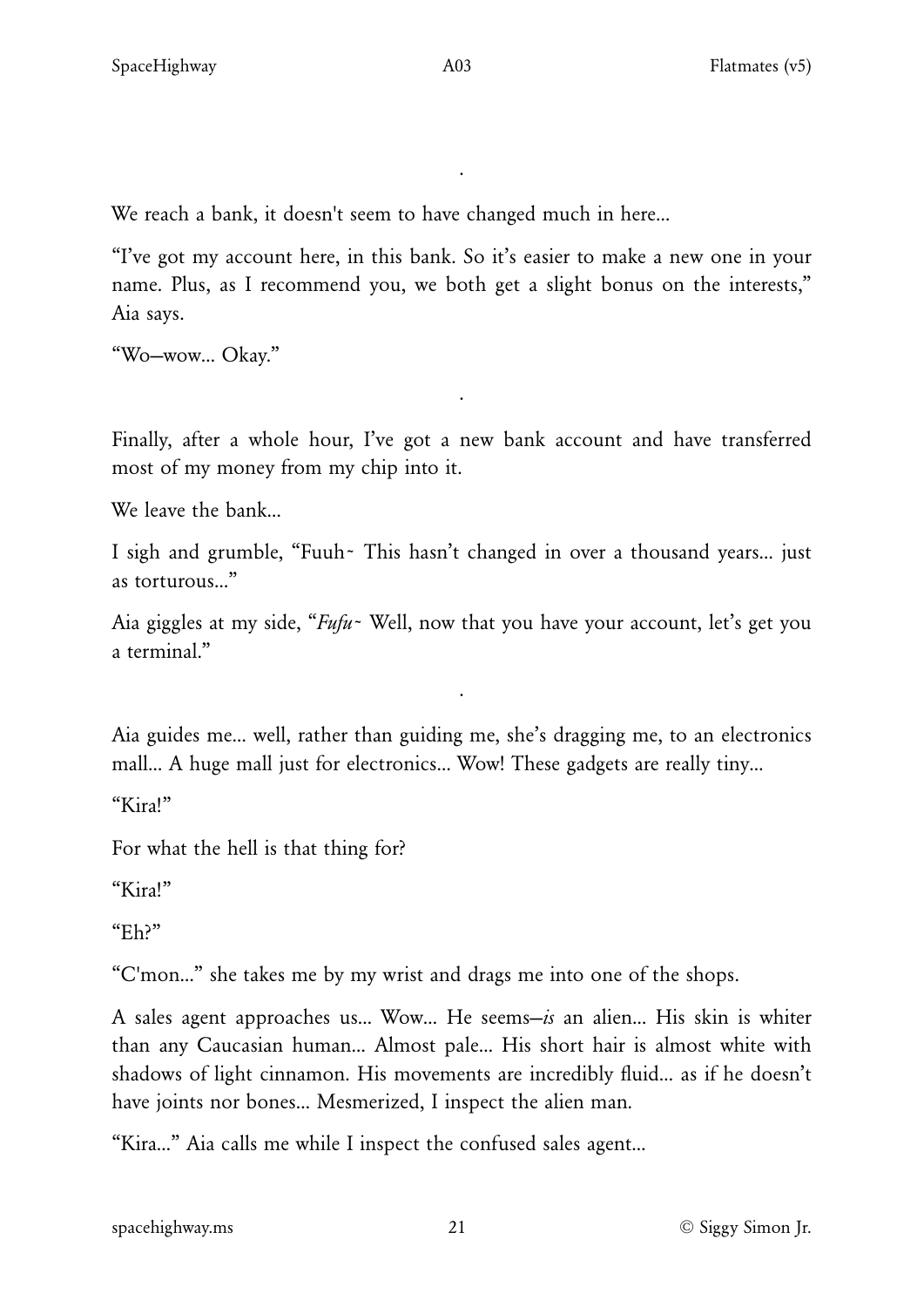"Ah… Sorry!" I almost shout.

She giggles, "*Fufu*~ Kira… Ah, yeah… You've never met a Reaf, didn't you?"

Ashamed, I nod and bow to him in apology.

"Uh~ My apologies… It is the first time I have met someone of your species…"

"Oh?" The sales agent blinks his eyes, it seems as if he has upper and lower eyelids… He carefully asks, "Are you, perhaps, an Awakened?"

Aia jumps in, "Yeah, he is a recently Awakened."

He then opens his eyes wide, and a big smile appears on his jellylike face.

"Oh, in that case, it is understandable. I also would be intrigued… Ah, how can I help you?"

"Ah, yeah…" Aia giggles. "We need a personal terminal for him."

"Great, this way, please… What kind and with what features?"

"Something like this one," she shows him her gadget. "It has to be a sturdy one which endures the harsh work of a space-trucker. It needs to have multiple contact function. At least two, one private and one business contact…"

The alien man nods in his fluid, almost jellylike, movements.

"Understood. With such needs, we can rule out many models. Let's see… trucker, you said?"

"Yeah, for the ISTM."

"Okay. Then it needs to have data sync with the company and the strongest encryption."

"Exactly."

Silently, I follow the dialogue between the two… I'm already lost… I hope this gadget isn't too tricky to handle… I've never owned a smartphone…

"Very well. These are the best nine models for your needs…"

"Great. Kira, which one do you prefer?" asks Aia.

I look over the nine gadgets lying on the counter…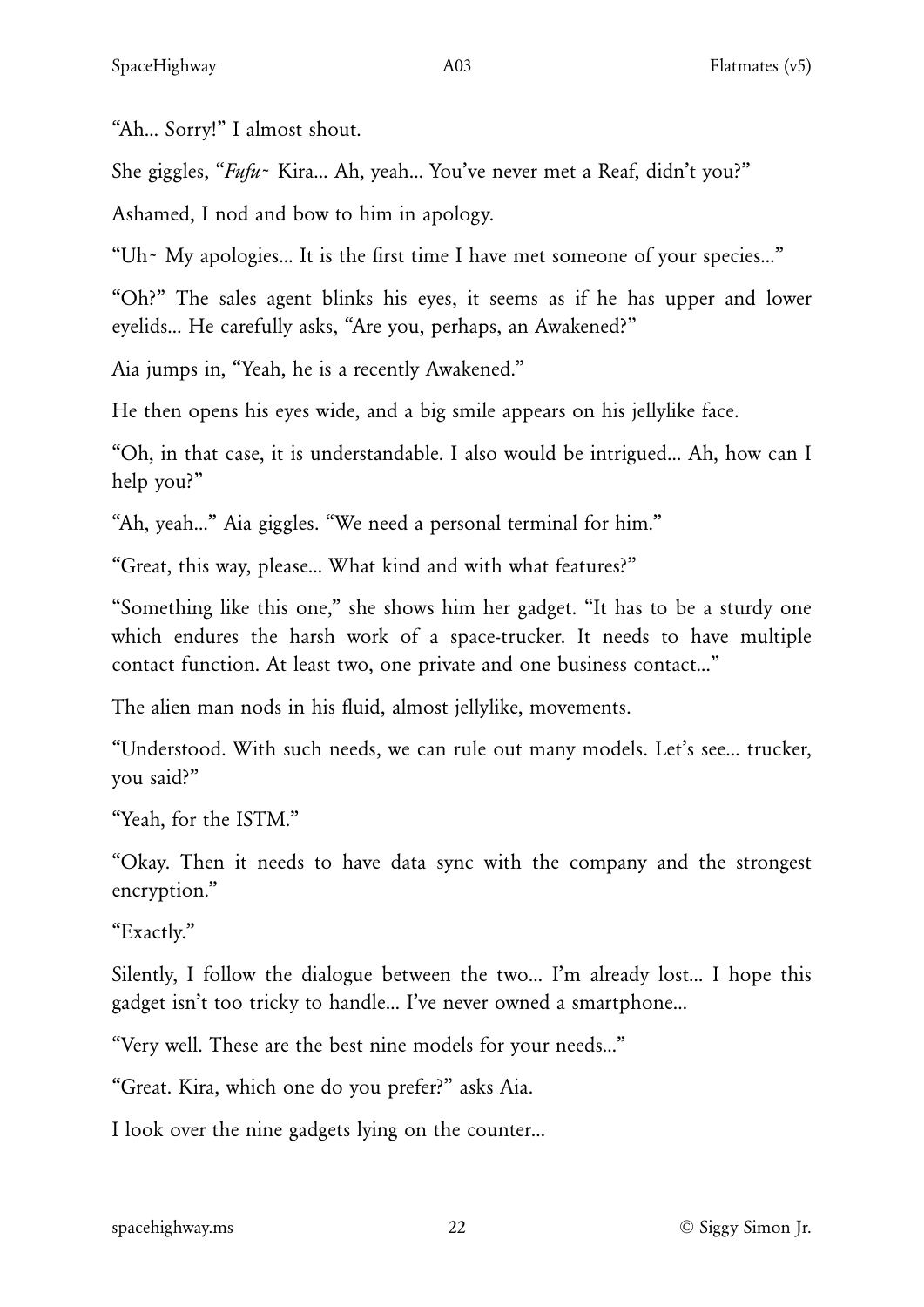"Uh~ I don't know… I've got no idea about this stuff…" I say wavering.

Aia giggles, "*Fufu*~ Don't worry. I'll teach you how to use it."

I sigh, what a pinch…

"Uh~ What are the differences?" I ask the salesman.

"Basically, only a few details… The system is the same," the good alien man calmly and professionally explains. "Some have a better camera… like these three have one of the best quality, at a yottapixel-"

"Yotta?" I interrupt him.

"Indeed." He calmly nods. "A septillion pixels. In space, you will be able to capture a perfect picture of most of the stars in view and to be able to zoom in at almost a few parsecs… and with the aperture of *f*/0.01 and multiprocessing IPU and image stabilizer you can get the best and sharpest pictures of any celestial body…"

"I don't get an iota…" I say overrun by technical terms.

Aia simply giggles at my side…

"These terminals have a greater storage capacity… These are faster…" he goes on explaining in detail the differences with utmost patience and calmness.

I still don't get most of what he's saying… Simply too much information and too many super-prefixes, yotta-prefixes, hyper-prefixes, pre-prefixes, and whateverprefixes…

"Ugh~ So many things to take into account…" I look over the gadgets, pick up each of them and hold them for a while to see how they sit in my hands… "This one…" I finally choose solely based on how it feels and looks.

"Perfect, this is an excellent terminal. Then we come to the contract. Which company do you prefer?"

"Ugh~" Not again…

"UniComm," Aia luckily comes to my rescue.

"Perfect. You are surely aware that it is the most expensive provider."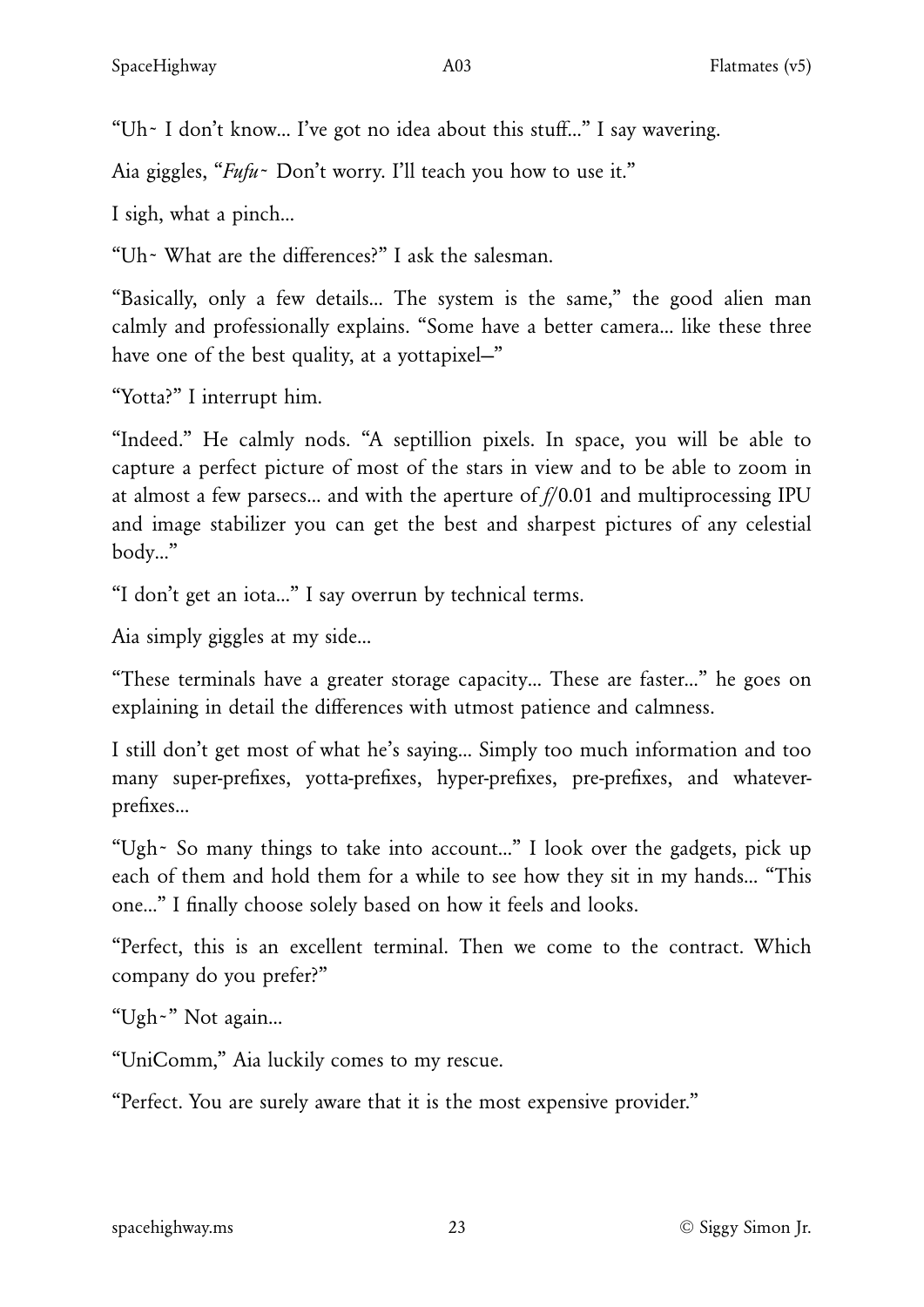"Yeah." Aia nods. "But also the one with the best network coverage around the known universe"

"Quite true. I see you are aware…"

"Yeah, we have to be able to be localized in any place."

"Perfect. In this case, sir, please hover your chip over this reader." I do as he asks and he goes on, "Perfect, mister Matsumoto. Can you please confirm that this is your bank account?"

My recently opened account appears on a small screen.

"Yes, that's the one…"

"Very well, this is the monthly deducted amount. Please confirm with your fingerprint."

Fuck! That's hefty!

Aia pokes me gently.

"Don't worry, the ISTM takes over most of your monthly fee. It will be transferred to them once your contract becomes effective," she explains.

"Thank goodness…" I sigh.

"Don't worry, I know all this is new for you," she giggles.

I *sign* with my fingerprint.

Once the phone-contract, or whatever it is, is accepted, the sales agent goes on, "Perfect. Now let's configure your personal settings. Once configured, this terminal only works with your fingerprints, voice, and face, but it can be set to accept another person."

"Eh~ In this case… Aia should have access too, in case I get lost using it."

"Okay, fine by me," she giggles.

The terminal guides me through several steps I have to complete… It asks for the fingerprints of each of my ten fingers, to read aloud two long sentences, and lastly, I have to move my head around facing the selfie camera. After I finished, Aia has to do the same.

The calm alien male helps me through the complete setup.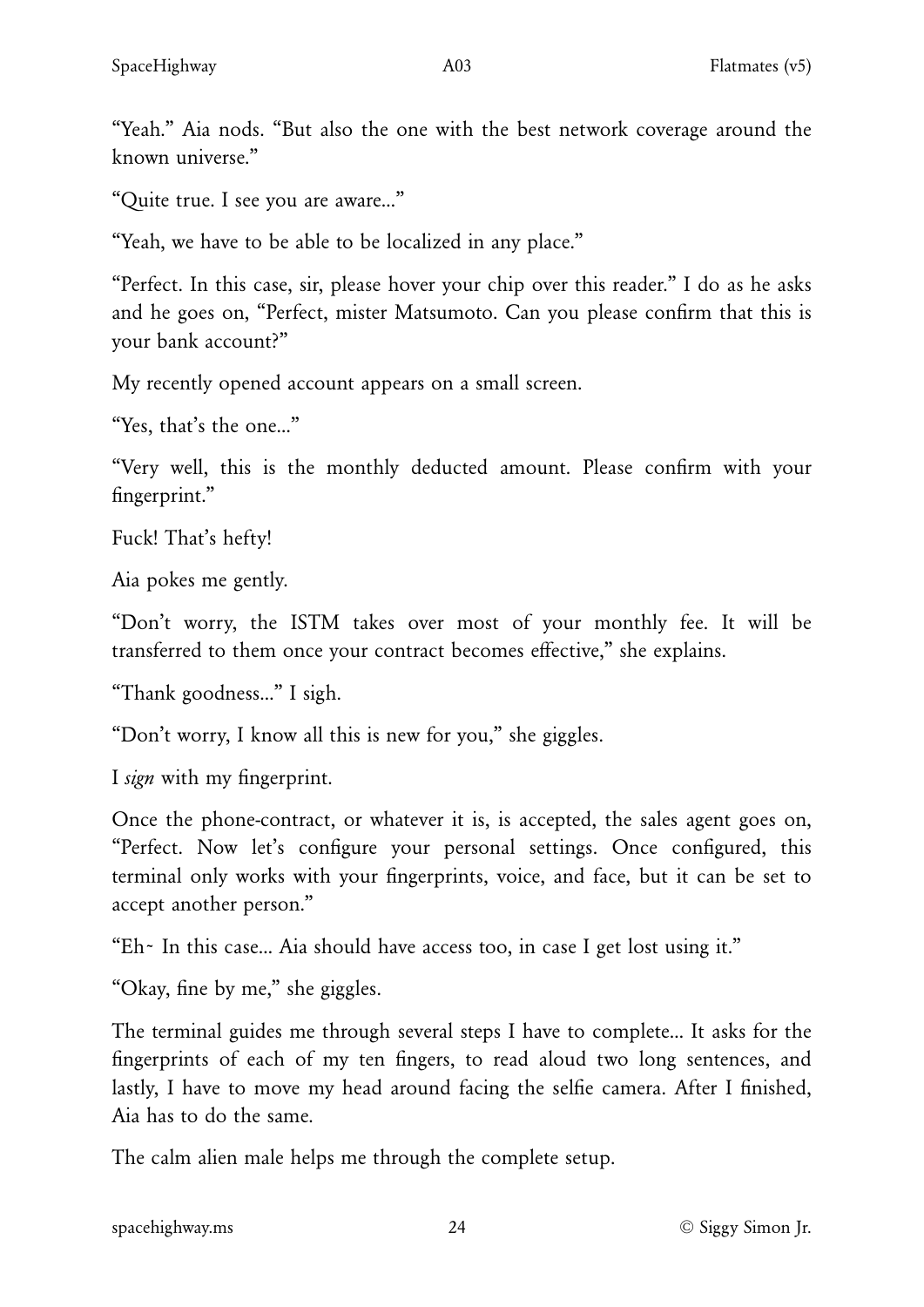"Let's see… Good. Now your personal contact is generated. Your company will create your business contact."

Finally!

"Great," I exclaim and ask, "What's my new number then?"

The sales agent looks at me doubtfully.

"Number?" He asks baffled.

Aia giggles and laughs. "Oh, Kira… We don't use numbers anymore. We swap contacts."

"Swap?" I ask.

"*Hm*~" She nods. "Well, officially, it's called *exchange* contacts."

"Really? How?"

"Yeah, I'll show you later on."

"Your contact is also stored in your chip, together with your personal data," the Reaf explains. "All your data is continuously synced between your ID-chip and your terminal."

" $W<sub>OW</sub>$ "

"Okay, that would be all. I really hope you will enjoy your new terminal…" The salesman smiles.

"Thank you…"

Wow… I take the gadget and inspect it in more detail. It's uber-slim… less than a twentieth of an inch—ugh~ metric system… about half a centimeter, I guess… Its whole surface is something between four and five inches in diagonal... ugh~ ten to twelve centimeters, or so. With the exception of two small black strips, one at its lower and one at its upper part, it is almost translucent. Only the time and date is displayed. It's funny to see the time going by while it seems to float over the floor at its back…

"Let's eat something, and I'll teach you how to use it," Aia offers.

"Yeah, good idea," I sigh.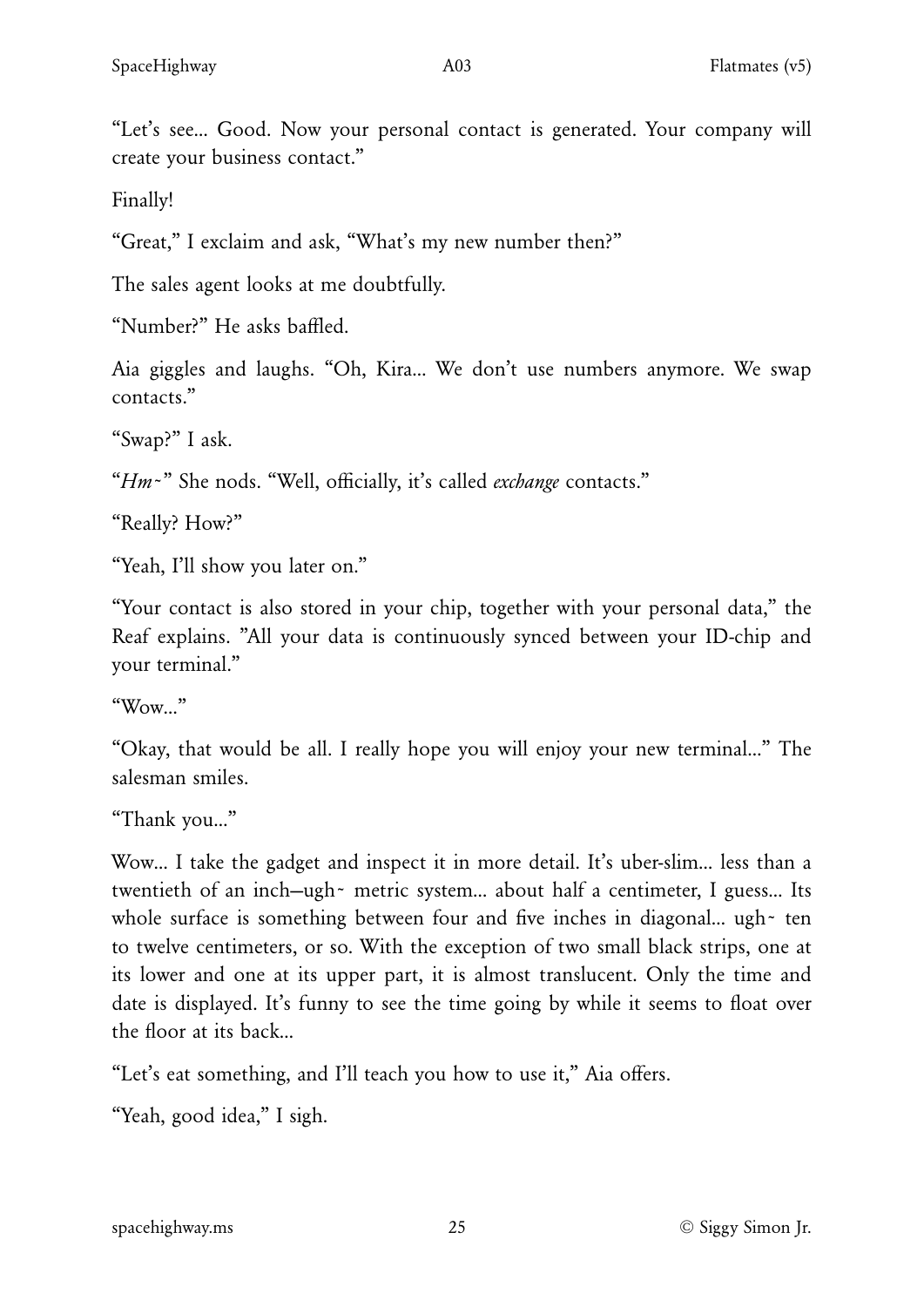"Uh~ This is different…"

"*Fufu*~ Don't worry, you'll get it in no time."

We sit down on a terrace with great views over one of the city's parks. Aia orders some beers and several servings to share.

·

"The best thing here is, that you can order these small plates. This way we can eat bit by bit as I teach you," Aia explains smiling.

"Perfect."

Aia takes her terminal out.

"Great. Let's swap our contacts first. Put yours in contact interchange mode. Here…" She shows the steps to take, quite simple. "Good. Now just gently shake your terminal with me."

We shake our terminals…

*Ta-daa…* »*Do you want to add Aia Asdiekx to your personal contacts?*« the gadget asks and Aia's beautiful smile appears on the screen.

"Great," Aia giggles. "Now tap or say *yes*, and my contact will be stored in your terminal."

"Oh~ That simple?"

"Uh-huh…"

I look at the terminal, *yes* is highlighted with a green button and *no* with a red one, I say, "Yes," and Aia's smiling face flies into a kind of folder.

"Now your contacts are in here…" She points at the classic agenda-icon. "Just tap it or say *Open Contacts*. Try it…"

"Oh~ Open Contacts."

The folder opens and shows all my contacts. Aia is alone in here…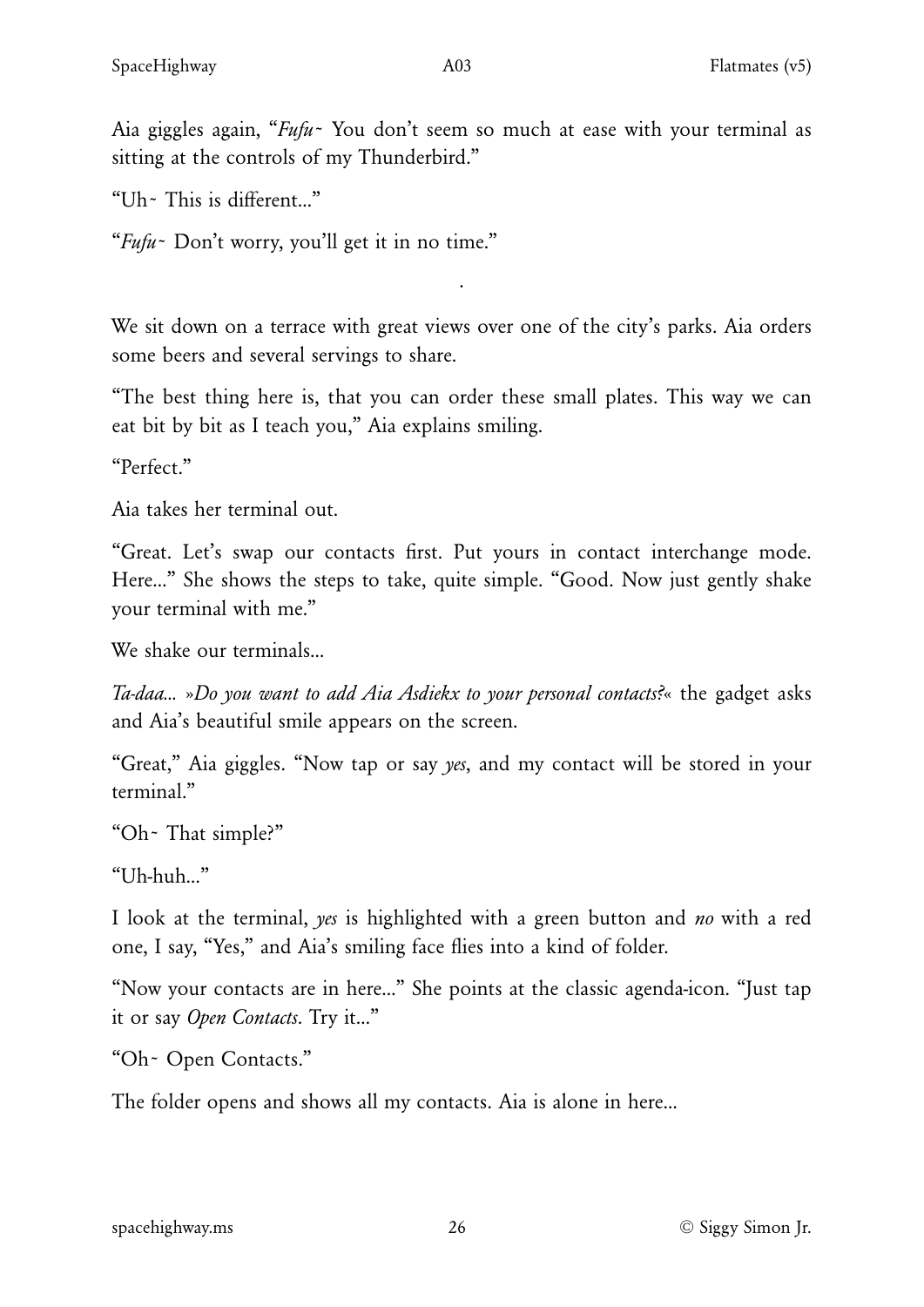"If you want, you can flag my contact as a favorite. That way I appear first and will come through even if you have your terminal in *Do not disturb* mode. Also, you can call me just be swiping three fingers in diagonal, in this motion…"

"Oh, cool."

"Of course you can just say *Call* and the name of the person you want to call. You just need to have your terminal in your hand."

"Wow…" I'm impressed… "How comes that it doesn't react to your voice?"

"Ah, that's because you're holding it. As long as your fingers touch it or the camera detects your face, only your voice-commands are admitted."

"Wo—wow…"

"Now try calling me…" she giggles and smiles.

I look at the *terminal*, and say, "Call Aia…"

»Calling Aia Asdiekx, private contact.«

Aia's terminal begins to ring, a beautiful melody sounds, and she answers, «Hello Kira,» she giggles.

I laugh, "Hahaha~ Funny to talk through cell having you in front of me…"

«*Fufufu*~ *Hm*. Hang up, it's the red button…»

I hang up. "Impressive… I didn't hear you double… only through the cell phone…"

"Yeah. They're very advanced, but it isn't a mobile nor a cell… it's called a terminal…"

"Oh, yeah… I'll have to get used to it…"

"*Fufu*~ Don't worry, you'll get used to it."

"Hmm~ What else do I have to know? It doesn't seem too complicated…"

"*Fufu*~ Yeah, let's see…"

Aia goes on explaining more basic stuff about using this gadget…

·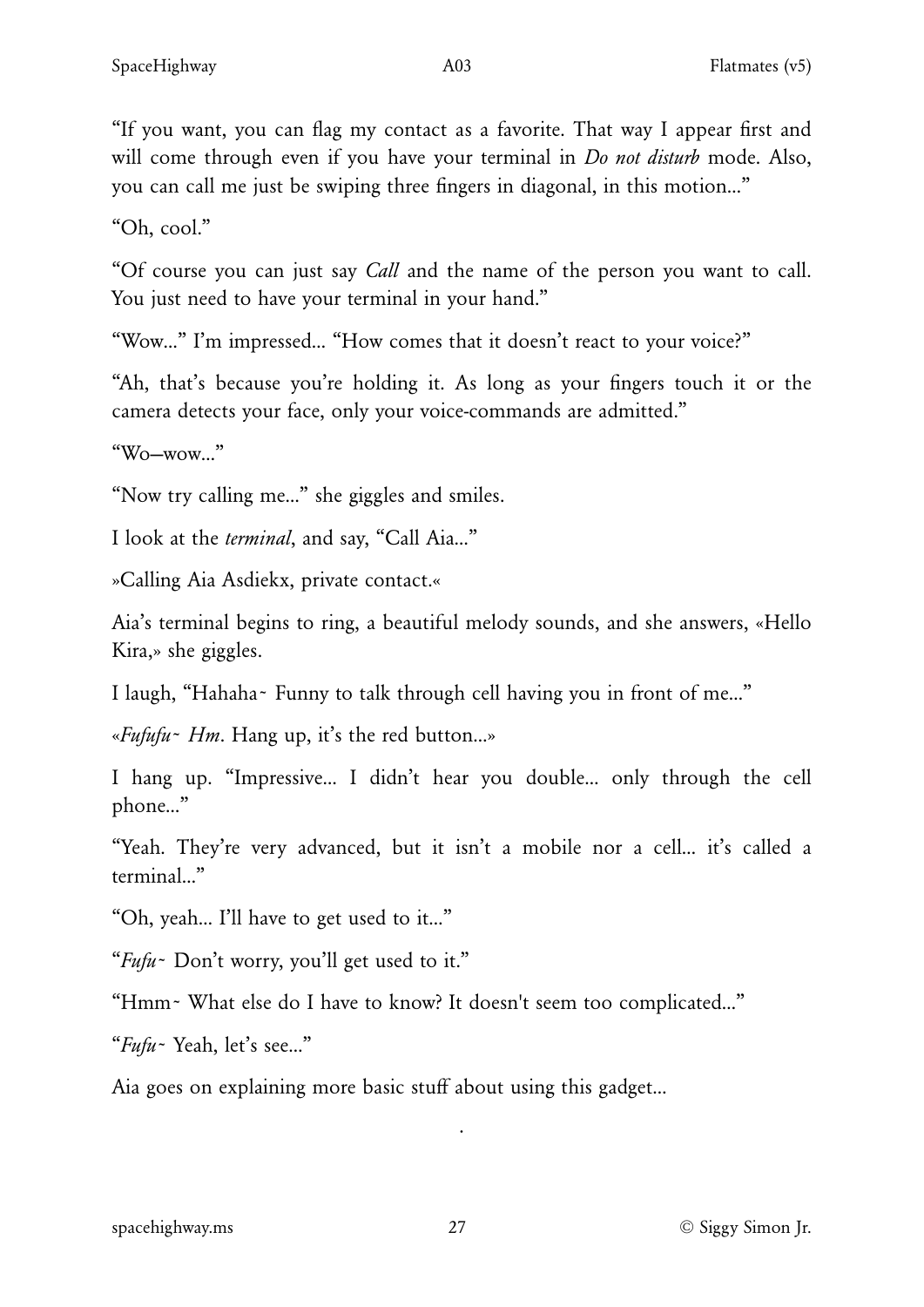"I'll explain the rest as it comes, when you need it," she giggles.

"Great… And what's all about this double contact in a terminal?"

"Ah, yeah… Tomorrow we'll visit the ISTM. There, they will give you your business contact. It's automatic. From then on, if you call a business contact registered at the ISTM, the call goes through your business contact and is billed to the ISTM."

"Wow! And if I call you?"

"Oh~ By default it goes through the business contact, but here… you can force the use of your private contact. Even easier, just say *Call Aia, private*. And, it can be programmed by time and location, we'll see it when you've got your business contact."

"Oh? So I can put it in business mode if I am in my truck or at the Alpha?"

"*Hm*, exactly. We will see…"

"That's useful…" but seems complicated…

"Yeah," she giggles.

For now, I'll stick to the voice command…

We finish with the plates, and Aia shows me around the park. After a while, we sit on a bench, and she insists on having a look at the piloting theory book.

·

The afternoon flies by as she explains many aspects of the space piloting theory...

·

When the sun is setting, Aia decides that it's time to go. I follow her silently as I look at my new terminal. Aia's happy face appears again on the screen… an image of her bare tits flashes through my mind… and immediately links the image to the SM attires from the retro-store and what the old lady said…

"—eers? Kira! I'm here! Let's get some beers, are you up for it?" Aia brings me back to reality…

"Uh… Yeah, great, let's go…"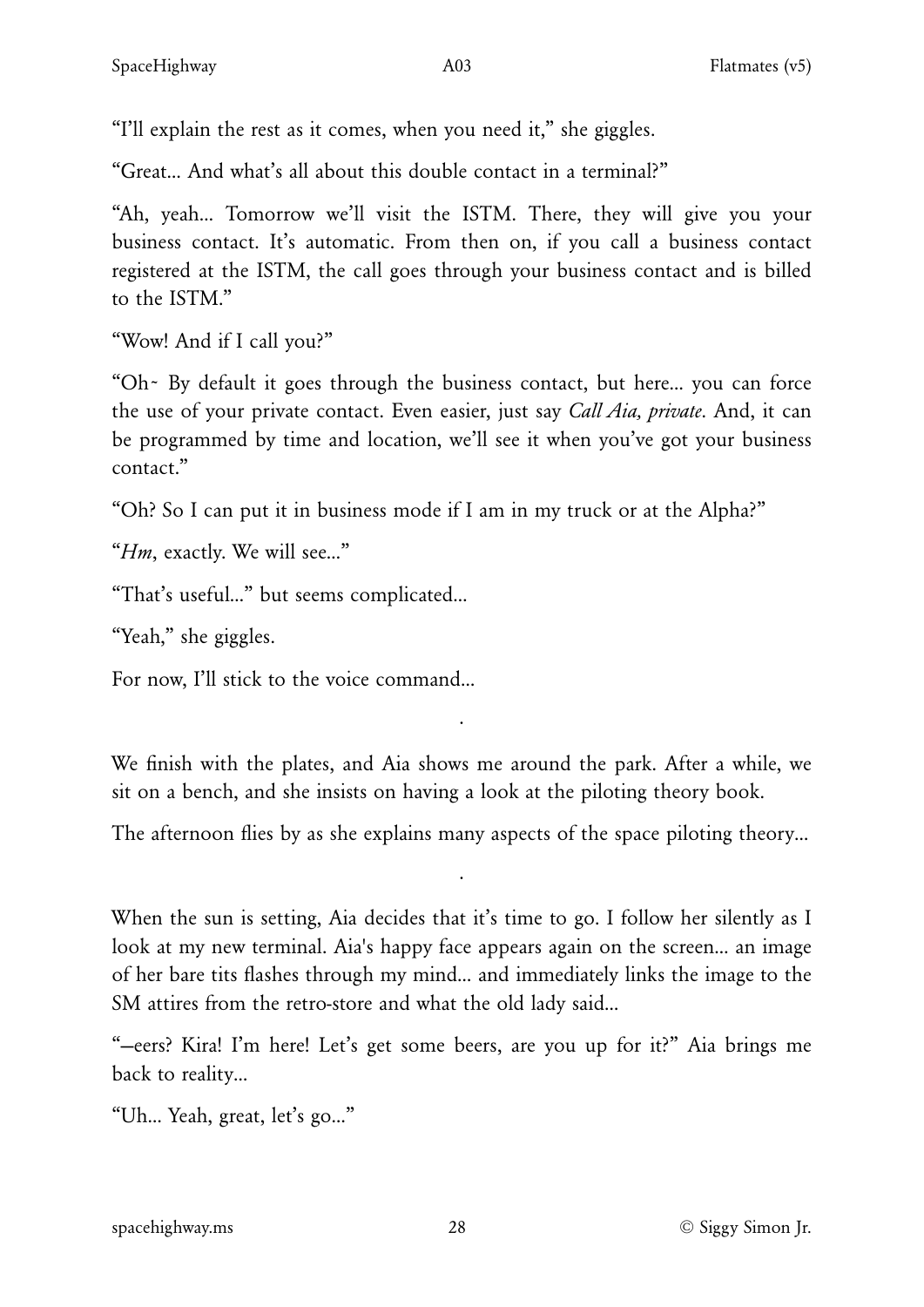We wander towards the MetalHeaven and enter the pub, it's still quite empty. Not many patrons are here at this hour. We sit at a nice table and order some beers.

After a while chatting about the piloting theory, Aia asks with a hint of curiosity, "By the way, what did the cashier from the Retro Store give you this morning?"

·

"Oh~ Now that you mention it, no idea…"

"C'mon, open it…"

" $\frac{1}{\text{S} \cdot \text{S} \cdot \text{S} \cdot \text{S} \cdot \text{S} \cdot \text{S} \cdot \text{S} \cdot \text{S} \cdot \text{S} \cdot \text{S} \cdot \text{S} \cdot \text{S} \cdot \text{S} \cdot \text{S} \cdot \text{S} \cdot \text{S} \cdot \text{S} \cdot \text{S} \cdot \text{S} \cdot \text{S} \cdot \text{S} \cdot \text{S} \cdot \text{S} \cdot \text{S} \cdot \text{S} \cdot \text{S} \cdot \text{S} \cdot \text{S} \cdot \text{S} \cdot \text{S} \cdot \text{S$ 

I search through the various bags I carried around the whole day.

"Ah~ There it is…" I take the small bag out. "Let's see… a pack of… condoms?"

"What?" Aia blinks thrice.

We both look at the colorful package. Bright fluorescent letters describe its content, *Retro Condoms*. We begin to giggle, and burst into laughter…

Still gasping for air and giggling, Aia takes the small box and reads, "The retrocondoms are manufactured with the same process used in the twentieth century. It will give you completely new pleasures in your sexual relations."

We keep on laughing.

"Kira, surely they won't be completely new to you…" Aia has quite a challenge to breath in her laughter.

Suddenly, she stops dead and blushes deeply. Ups… I am sure I know what she is thinking… The only thing I can do right now is gulping down my beer.

We keep on drinking in silence, only the music of the pub doesn't stop… »*… gonna give you my love, baby…*« Fuck… just the right fucking song…

Aia takes the condom pack, looks at me, smirks, whispers into my ear, "I'll keep it for now…" and kisses me on my left cheek.

Bewildered, I'm only able to smile as she sits back again.

"Another round of beers here!" she shouts.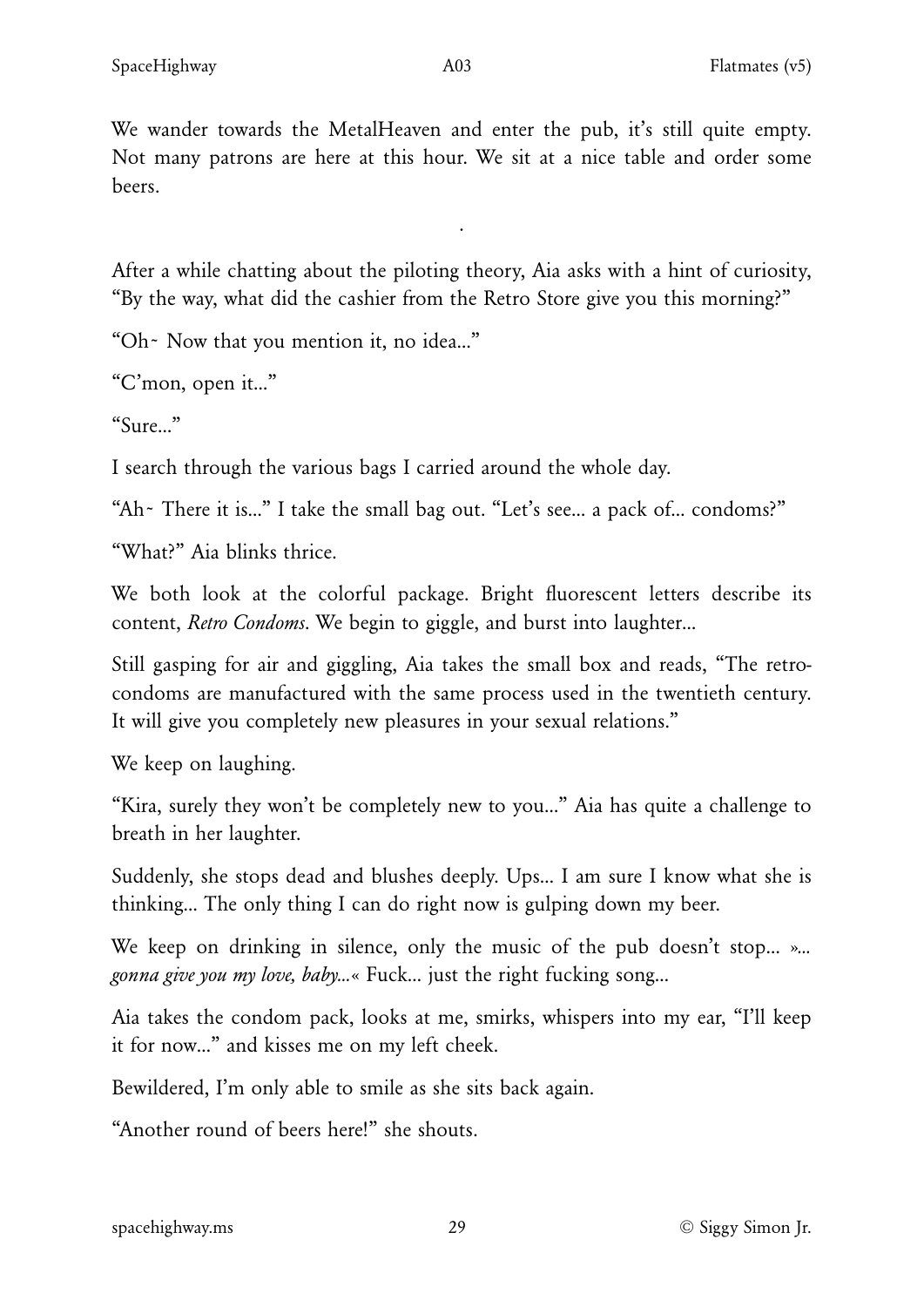"Coming!"

Another night in which I carry the beautiful bluish alien, plus many bags, on my back.

·

We reach *our* apartment, the door opens with its characteristic buzzing sound after I hovered my wrist over the front of the panel. And, just as I did some nights ago, I carry Aia to her room, lay her down on her bed, undress her till her underwear and cover her with a blanket.

I sit at her side on the bed while I admire her beautiful face. The living room's light floods her bedroom. Her silky hair glitters in a great spectrum of bluish hues.

She sighs briefly and seems to smile, it seems she has sweet dreams… Her fine lavender lips slightly curl up before relaxing again.

She is so vulnerable… But, at the same time, she seems strong, really strong… Such a strange combination. What has she been through? A unique alien. A lovely yet strong alien. A mesmerizing alien. Carefree but vulnerable. I have the urge to know more about her… She begins to curl up in the bed, her face towards myself…

A true beauty… Mesmerized, I look at the sleeping beauty. I…

I sigh deeply, stand up, and go to the living room. What a disaster… I don't understand this woman… She has me mesmerized… enchanted… And I don't dare to go against her… Is it because she is an alien? Has it to do with me being in a completely unknown place? Because of the cryopreservation? The way she treats me? She treats me more like a colleague… but not… My head spins, the booze doesn't help clearing up my mind… At this pace, either I fuck her or I'll go crazy… I slap my face… I need a shower!

As I leave, finally a bit relaxed, the bathroom, I hear Aia's regular deep breath. There she is, sleeping peacefully. I pick the bags up from the floor, place them on a chair, prepare the sofa-bed, and lie down. Each day is crazy, getting crazier and crazier…

·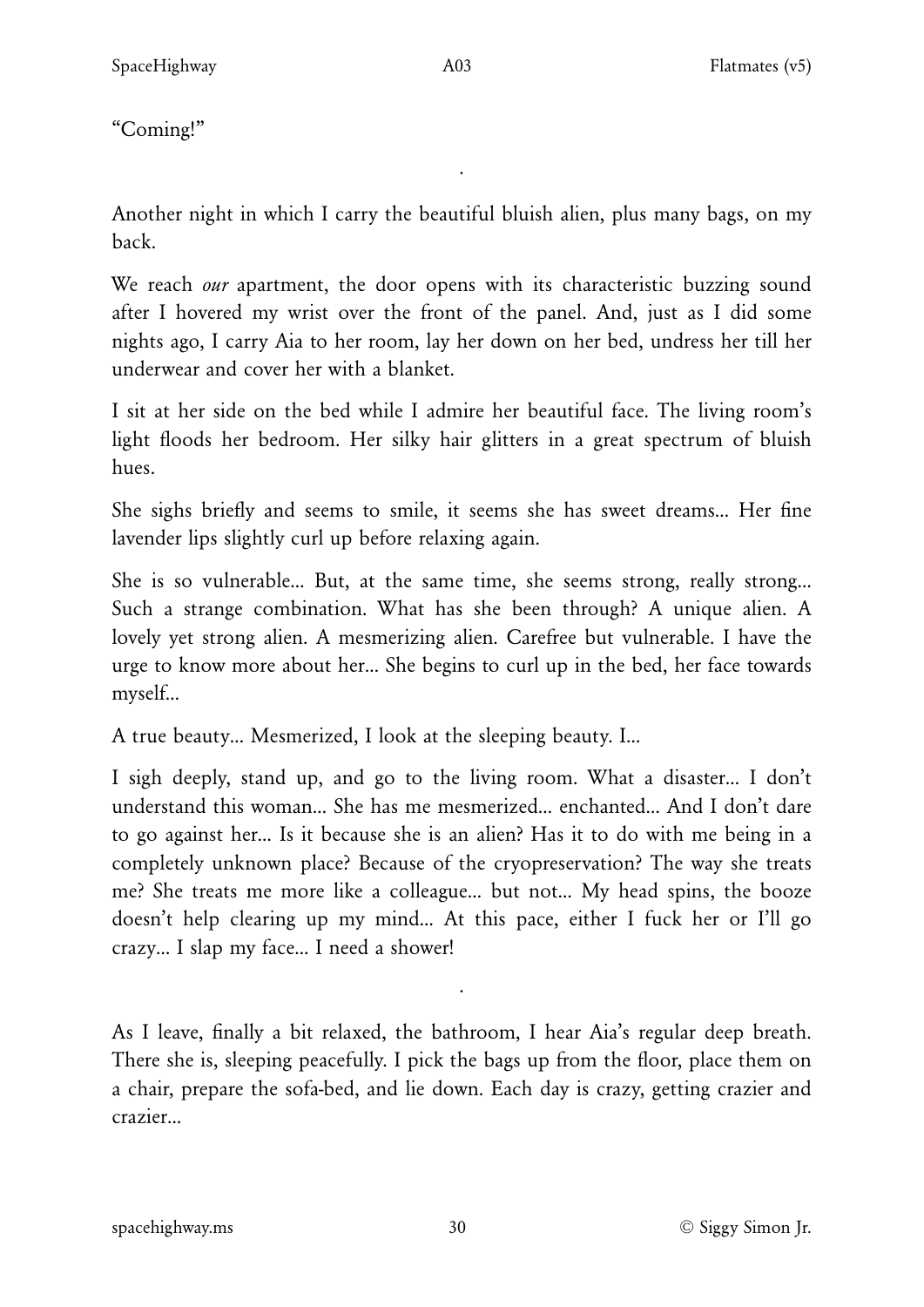What should I do? Honestly, I am torn… I want to be with her. But…

While I revolve and ponder, I slowly feel sleepy…

Dreams are tormenting me. Aia continually appears, the terminals, the piloting theory, the stuff from the retro-store, the gizmos we saw there, the SM attires, the retro-condoms, her lingerie, her tits… all mix together and become a chaos… Get me out of here!

·



# To be continued in:

SpaceHighway: The Awakened ~ A04 ~ Space Cowboy Jim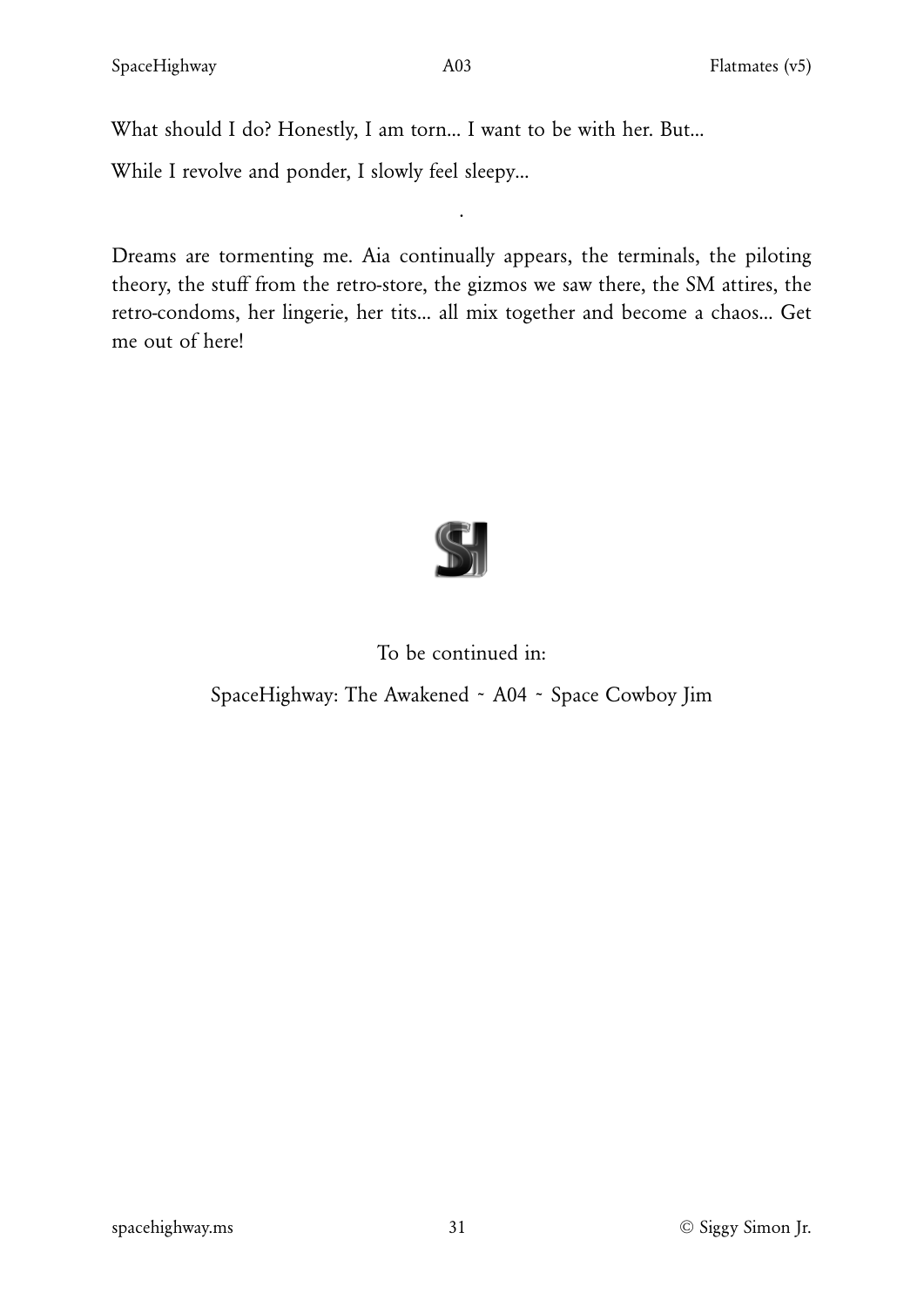### Thank you, patrons!

A huge thank you to all patrons supporting **[SpaceHighway](https://www.patreon.com/spacehighway)** [on Patreon!](https://www.patreon.com/spacehighway)

#### Especially to

#### all the Aces of the ISTM

• Al

#### and all the Instructors

- Ana del Hierro
- Siegi Simon Sr.

You could be on this list! Support **[SpaceHighway](https://www.patreon.com/spacehighway)** [on Patreon!](https://www.patreon.com/spacehighway)